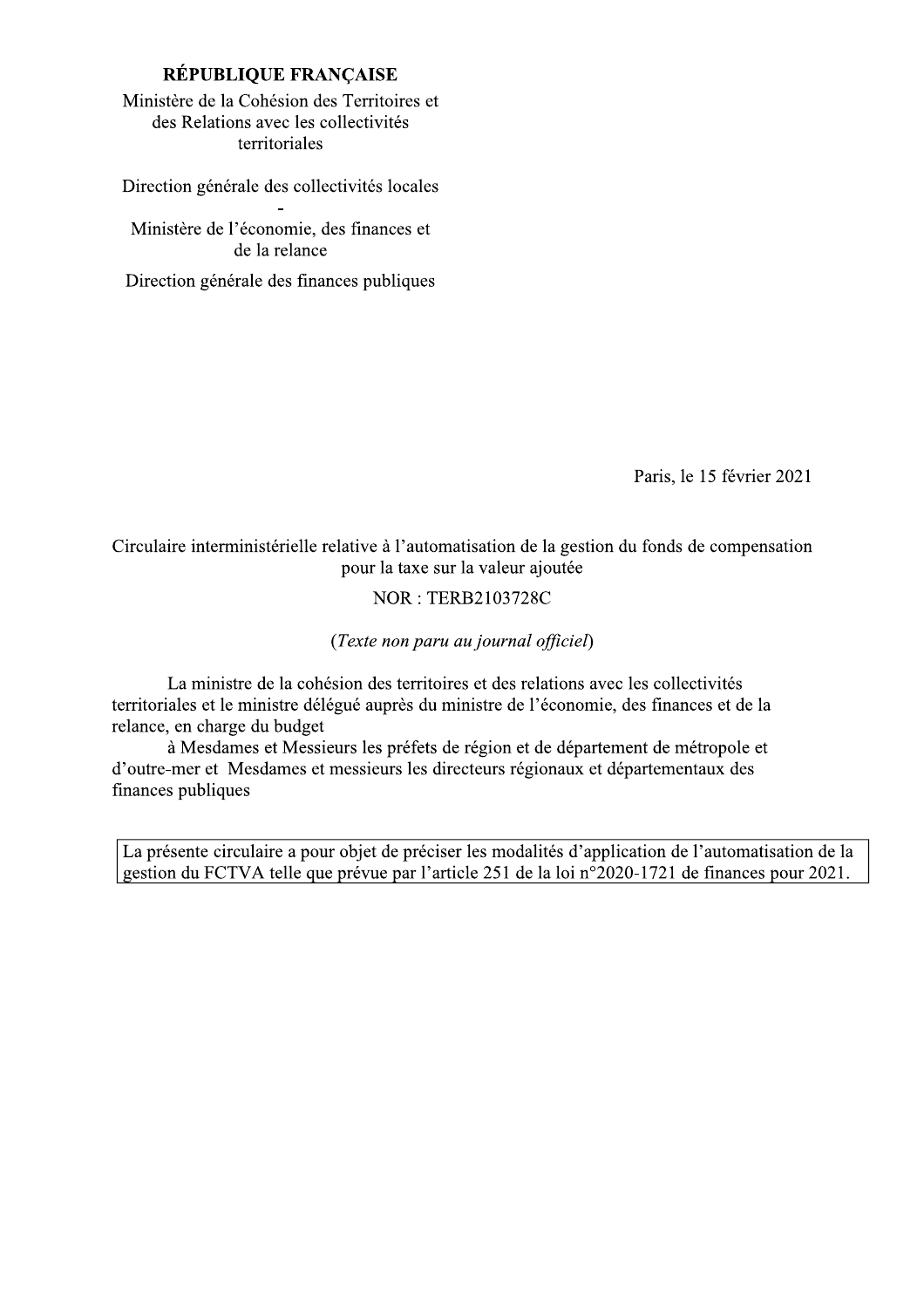|                                                                                                            | Catégorie : mesure d'organisation des services retenues par le ministre pour la mise en œuvre des   |  |  |  |  |  |
|------------------------------------------------------------------------------------------------------------|-----------------------------------------------------------------------------------------------------|--|--|--|--|--|
| dispositions dont il s'agit.                                                                               |                                                                                                     |  |  |  |  |  |
| et/ou<br>Type : Instruction du gouvernement                                                                | Instruction aux services déconcentrés                                                               |  |  |  |  |  |
| Non $\boxtimes$<br>Oui $\Box$                                                                              | Oui $\boxtimes$<br>Non                                                                              |  |  |  |  |  |
| Mots clés (liste fermée) : Collectivités                                                                   | Autres mots clés (libres) : Fonds de                                                                |  |  |  |  |  |
| territoriales, aménagement et                                                                              | compensation de pour la taxe sur la valeur                                                          |  |  |  |  |  |
| développement du territoire, droit local,                                                                  | ajoutée (FCTVA)                                                                                     |  |  |  |  |  |
| Economie et finances, Fiscalité, budget de l'Etat                                                          |                                                                                                     |  |  |  |  |  |
| Texte(s) de référence :                                                                                    |                                                                                                     |  |  |  |  |  |
| Articles L1615-1 à 1615-13 du code général des collectivités territoriales                                 |                                                                                                     |  |  |  |  |  |
| Articles R1615-1 à R1615-7 du code général des collectivités territoriales                                 |                                                                                                     |  |  |  |  |  |
|                                                                                                            | Arrêté du 30 décembre 2020 fixant la liste des comptes éligibles à la procédure de traitement       |  |  |  |  |  |
| automatisé relative à l'attribution du fonds de compensation pour la taxe sur la valeur ajoutée            |                                                                                                     |  |  |  |  |  |
| mentionnée à l'article L. 1615-1 du code général des collectivités territoriales                           |                                                                                                     |  |  |  |  |  |
|                                                                                                            |                                                                                                     |  |  |  |  |  |
|                                                                                                            | Arrêté du 17 décembre 2020 fixant la définition des dépenses de fourniture de prestations de        |  |  |  |  |  |
|                                                                                                            | solutions relevant de l'informatique en nuage mentionnées à l'article L. 1615-1 du code général des |  |  |  |  |  |
| collectivités territoriales, éligibles à l'attribution du fonds de compensation pour la taxe sur la valeur |                                                                                                     |  |  |  |  |  |
| ajoutée pour les dépenses payées à compter du 1 <sup>er</sup> janvier 2021                                 |                                                                                                     |  |  |  |  |  |
|                                                                                                            |                                                                                                     |  |  |  |  |  |
| Circulaire(s) abrogée(s) : aucune                                                                          |                                                                                                     |  |  |  |  |  |
| $Pi\text{èce}(s)$ annexe $(s)$ : une annexe détaillée et cinq fiches                                       |                                                                                                     |  |  |  |  |  |
| Circulaires.gouv.fr<br>Publication:                                                                        | <b>Bulletin Officiel</b>                                                                            |  |  |  |  |  |

**Objet :** Modalités de mise en œuvre de l'automatisation de la gestion du Fonds de compensation pour la taxe sur la valeur ajoutée (FCTVA)

### 1) Les principes de la réforme

L'article 251 de la loi n°2020-1721 de finances pour 2021 met en œuvre l'automatisation de la gestion du FCTVA. Cette dernière s'applique aux dépenses payées à compter du 1<sup>er</sup> janvier 2021. Compte tenu du décalage temporel dans le versement du FCTVA inhérent aux régimes de versement du fonds, l'automatisation : L'article 251 de la loi n°2020-1721 de finances pour 2021 met en œuvre l'automatisation de la gestion<br>du FCTVA. Cette dernière s'applique aux dépenses payées à compter du 1<sup>er</sup> janvier 2021. Compte<br>tenu du décalage tempore

- s'applique en 2021 pour les seuls bénéficiaires du versement du FCTVA l'année de réalisation de la dépense :
- 
-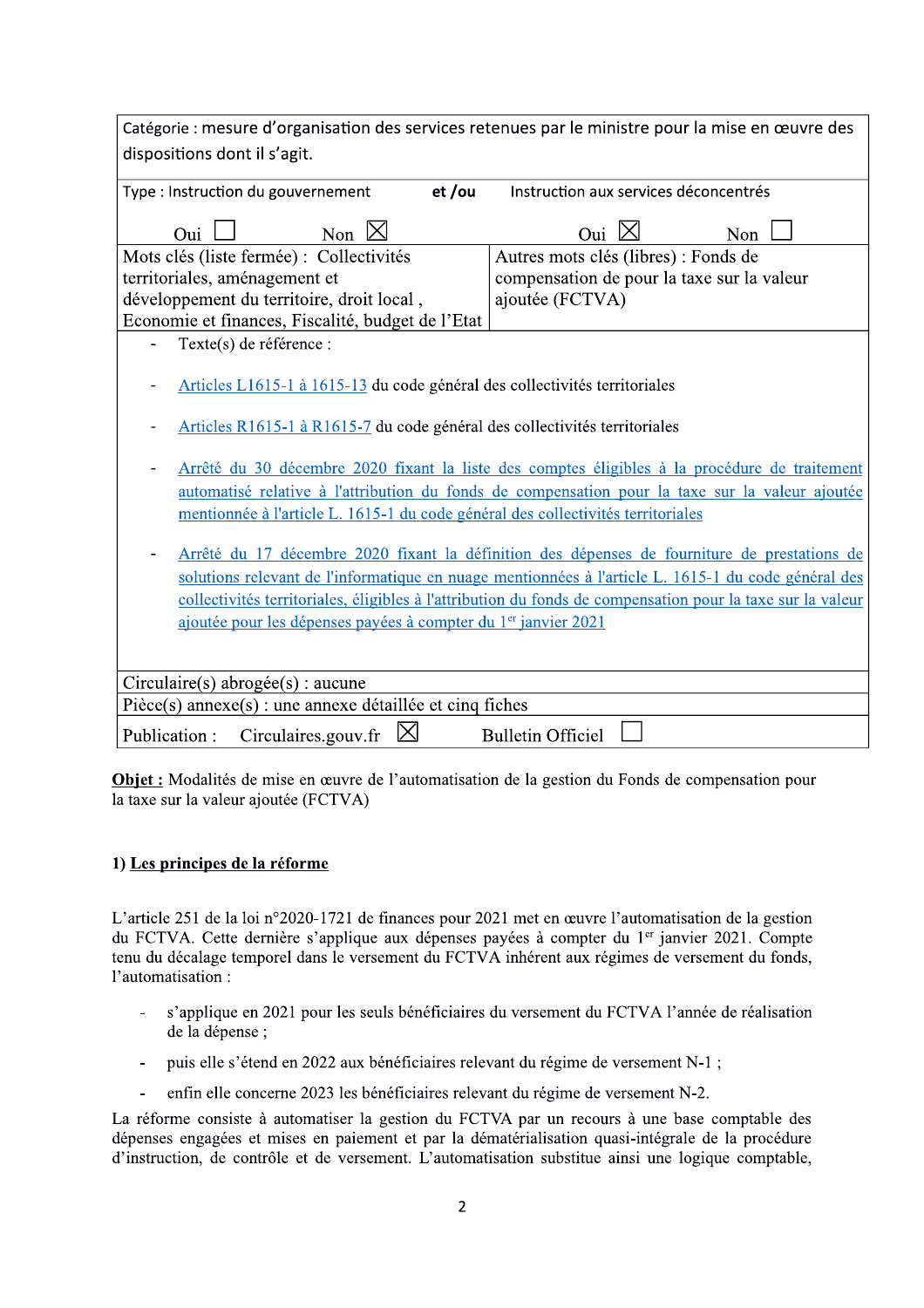basée sur une assiette de comptes éligibles préalablement arrêtés, à une logique d'éligibilité sous condition de respect de critères juridiques.

L'objectif poursuivi est ainsi, d'une part, de simplifier et d'harmoniser les règles de gestion du FCTVA. Le périmètre d'éligibilité au FCTVA est désormais défini essentiellement par l'ensemble des dépenses sans TVA déductible enregistrées sur des comptes énumérés par arrêté interministériel..

D'autre part, la procédure est très largement allégée. Le traitement automatisé repose sur l'utilisation des données liées aux dépenses exécutées par les collectivités locales, issues de l'application HELIOS de la DGFiP.

Enfin cette réforme vise à améliorer la sécurité juridique et comptable de la gestion du FCTVA. Elle peut permettre d'optimiser le contrôle des dépenses éligibles, de réduire les délais de traitement et de versement des attributions et d'améliorer le suivi de l'exécution des versements.

Toutefois, certains cas particuliers continuent à être traités par le biais d'une procédure déclarative. L'automatisation du FCTVA, et plus particulièrement le calcul automatisé de sa liquidation, repose sur une nouvelle application destinée aux services en charge du FCTVA en préfecture et à l'administration centrale : ALICE (Automatisation de la LIquidation des Concours de l'Etat). L'application permet de calculer le FCTVA à verser et de générer les arrêtés de versement. Le Préfet veillera à désigner les personnes ayant délégation pour valider les arrêtés dans l'application.

L'application ALICE a été ouverte au 4 janvier 2021 et sera pleinement opérationnelle en février. Les référents pour l'application dans chaque préfecture ont d'ores et déjà été identifiés, et leurs accès créés. La documentation nécessaire à la prise en main de l'application est progressivement mise à disposition des agents des préfectures.

Malgré l'application progressive dans le temps du versement automatisé du FCTVA, le traitement de l'ensemble des dépenses réalisées à partir du 1<sup>er</sup> janvier 2021 est identique.

Restent transitoirement concernées par le traitement manuel :

- en 2021, les dépenses 2020 pour les bénéficiaires soumis au régime N-1 et les dépenses 2019 pour les bénéficiaires en régime N-2;
- en 2022, les dépenses 2020 pour les bénéficiaires en régime N-2.

# 2) Les fondements juridiques de la réforme

La réforme s'appuie sur les textes suivants :

- L'article 251 de la loi n°2020-1721 de finances pour 2021, qui prévoit la mise en œuvre de la réforme pour les dépenses payées à compter du 1er janvier 2021 ainsi que les adaptations législatives nécessaires à la réforme ; il modifie les dispositions législatives du code général des collectivités territoriales (CGCT) relatives au FCTVA.
- le décret n°2020-1791 du 30 décembre 2020 relatif à l'automatisation de la gestion du fonds de compensation pour la taxe sur la valeur ajoutée, qui modifie la partie réglementaire du code général des collectivités territoriales ; il précise les dépenses éligibles et indique celles qui sont inéligibles. Il comporte le cadrage de la procédure automatisée selon les régimes de versement applicables et l'articulation entre la procédure automatisée et les procédures déclaratives résiduelles.
- Enfin, l'arrêté du 30 décembre 2020 fixant la liste des comptes éligibles à la procédure de traitement automatisé relative à l'attribution d fonds de compensation pour la taxe sur la valeur ajoutée mentionné à l'article L. 1615-1 du code général des collectivités territoriales, qui liste l'ensemble des comptes éligibles ; ces comptes sont ceux qui déterminent les données traitées par l'application ALICE.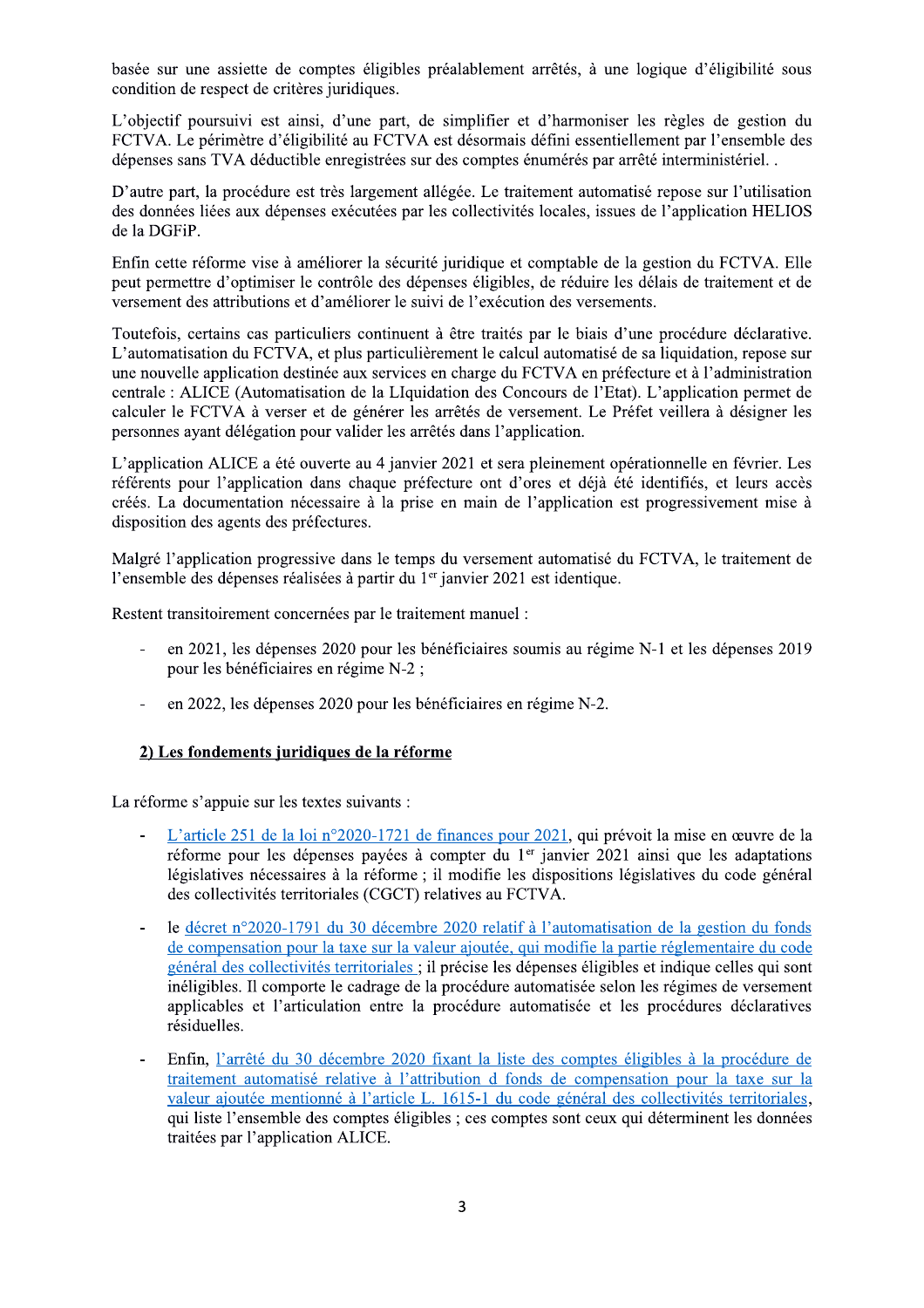Le choix d'une logique comptable n'a pas remis en cause les principes d'éligibilité d'une dépense au FCTVA énoncés antérieurement dans le code général des collectivités territoriales :

- les bénéficiaires du FCTVA demeurent les mêmes ;
- le choix des comptes éligibles fait que seules sont éligibles les dépenses sur des biens qui  $\mathbb{Z}$ appartiennent, sauf exception prévue par la loi, aux bénéficiaires du FCTVA;
- seules les dépenses sans TVA déductible sont prises en compte ;
- si certaines dépenses ne sont pas grevées de TVA (activité non assujettie), elles font l'objet d'un état déclaratif afin de les déduire de l'assiette des dépenses éligibles (cf. *infra*).

En revanche, les biens confiés à des tiers non bénéficiaires sont éligibles, hors cas de récupération de la TVA par la voie fiscale. L'article L. 1615-7 du code général des collectivités territoriales est abrogé à compter du 1<sup>er</sup> janvier 2021.

### 3) Les modalités de mise en œuvre incombant à l'échelon déconcentré

Cette réforme constitue un allègement significatif pour les collectivités qui en bénéficient dès 2020. Il vous revient, afin d'en assurer le succès, de rappeler aux collectivités concernées par le régime de versement en année N, qu'elles n'ont plus besoin de transmettre d'états déclaratifs pour les dépenses réalisées à partir du 1<sup>er</sup> janvier 2021, hormis le cas des états déclaratifs résiduels détaillés en annexe. Vos services devront s'organiser de manière à ce que les dépenses recues dans l'application ALICE au cours du premier trimestre soient traitées avant le 12 avril, date d'envoi du premier flux de paiement aux collectivités. Ce cadencement découle du droit en vigueur, qui prévoit des versements trimestriels pour les collectivités en régime de versement N.

Vos services devront par ailleurs achever le traitement d'éventuels dossiers relatifs à des dépenses antérieures à 2021 selon la procédure en vigueur précédemment.

Les services de la DGCL et de la DGFiP se tiennent à votre disposition pour vous accompagner dans l'application de cette réforme.

Par délégation, le Directeur général des collectivités locales

**SIGNÉ** 

Par délégation, Pour le Directeur général des finances publiques, Le chef de service des collectivités locales

**SIGNÉ**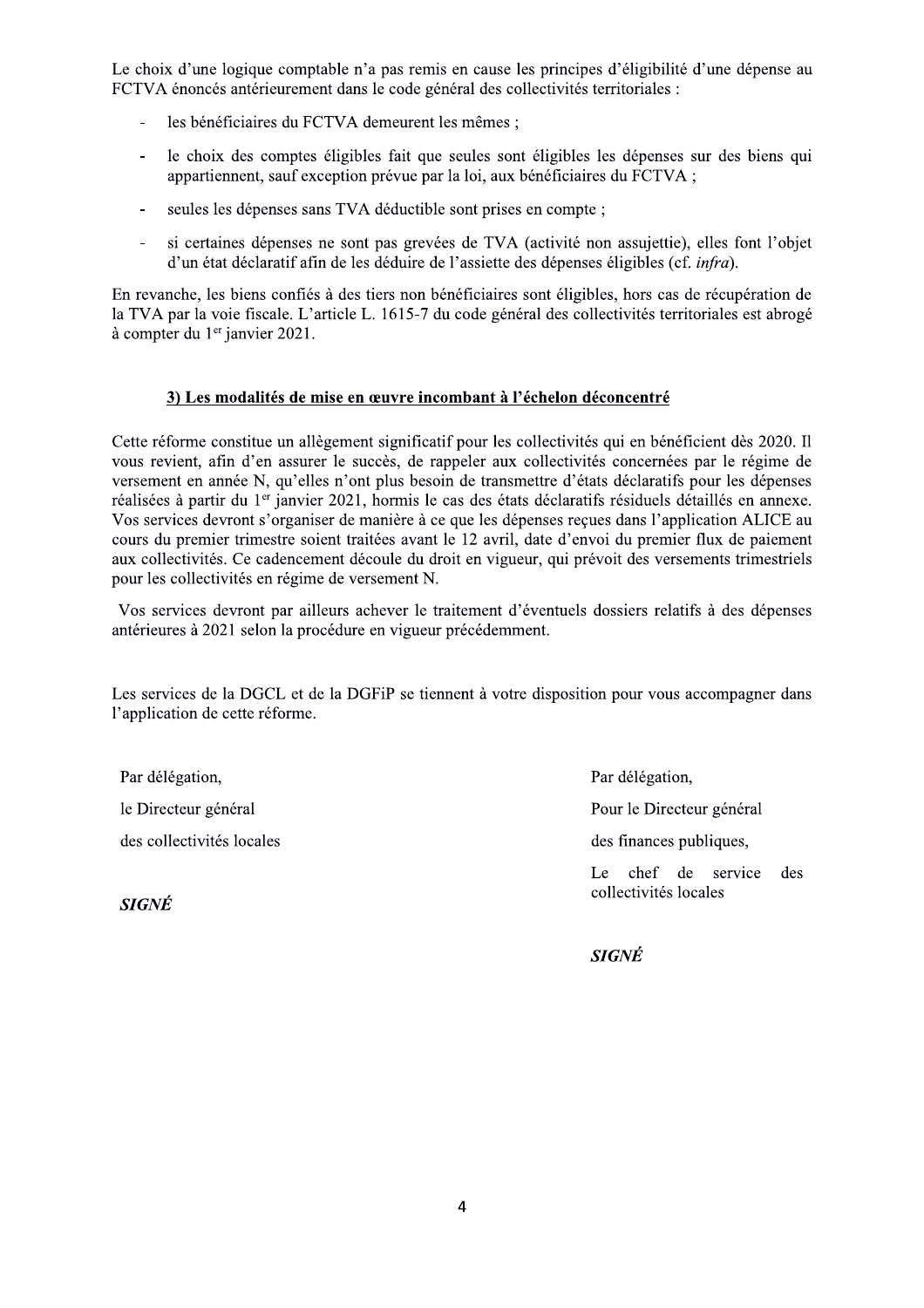# Annexe détaillée

| I)                                                                                       |  |
|------------------------------------------------------------------------------------------|--|
|                                                                                          |  |
|                                                                                          |  |
|                                                                                          |  |
|                                                                                          |  |
|                                                                                          |  |
|                                                                                          |  |
|                                                                                          |  |
|                                                                                          |  |
| a) La procédure déclarative aboutissant à ajouter des dépenses à l'assiette automatisée8 |  |
| b) La procédure déclarative aboutissant à retirer des dépenses à l'assiette automatisée9 |  |
|                                                                                          |  |
|                                                                                          |  |
|                                                                                          |  |
|                                                                                          |  |
| a) Les cas de dépenses avec TVA déductible qui peuvent être éligibles au FCTVA11         |  |
|                                                                                          |  |
|                                                                                          |  |
|                                                                                          |  |
| III. Le fonctionnement de l'application ALICE et le dispositif de contrôle associé12     |  |
|                                                                                          |  |
|                                                                                          |  |
|                                                                                          |  |
|                                                                                          |  |
|                                                                                          |  |
|                                                                                          |  |
|                                                                                          |  |
|                                                                                          |  |
|                                                                                          |  |
|                                                                                          |  |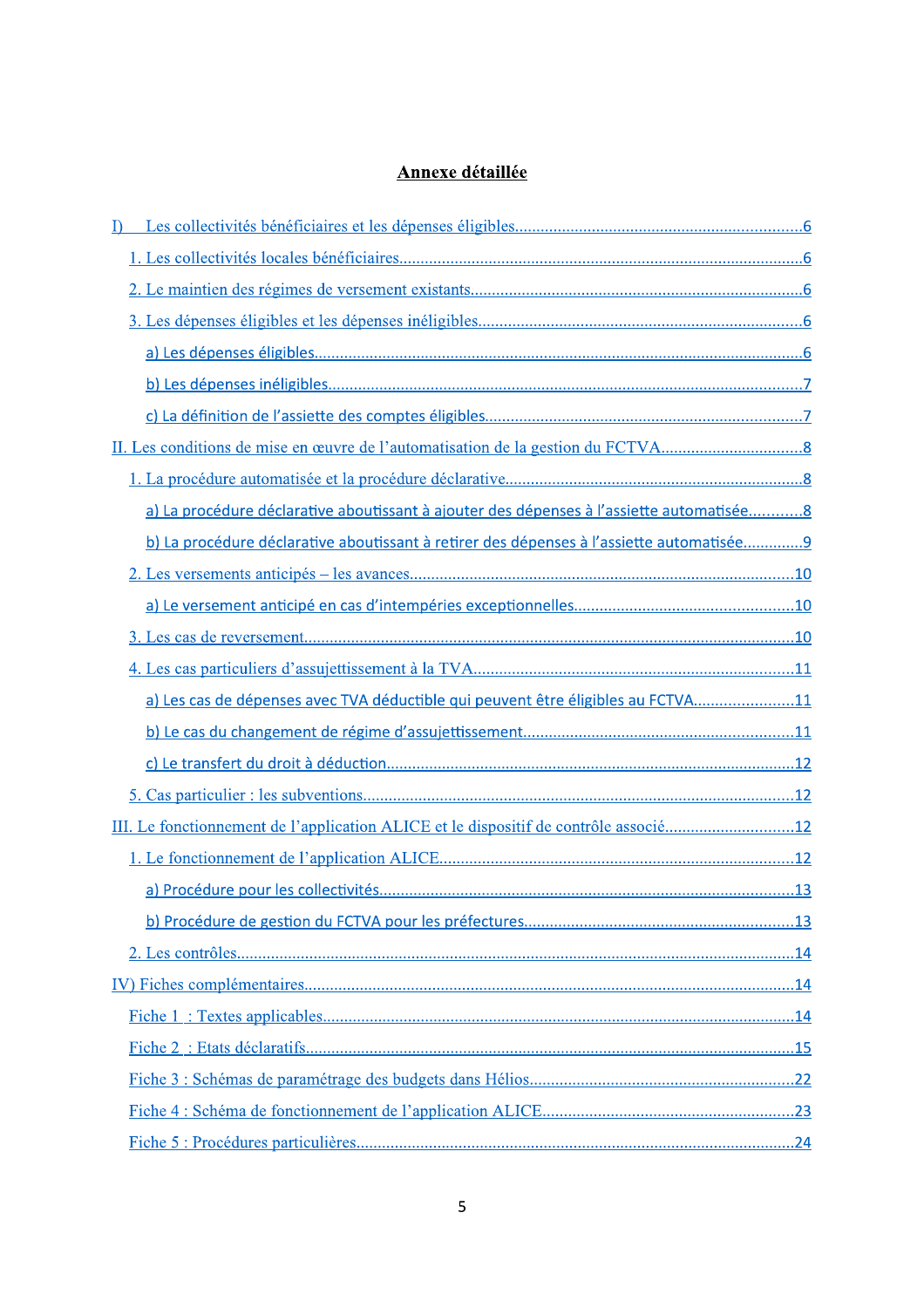#### $\mathbf{I}$ Les collectivités bénéficiaires et les dépenses éligibles

# 1. Les collectivités locales bénéficiaires

La réforme ne modifie pas la liste des bénéficiaires du FCTVA.

Pour rappel, ces derniers sont énumérés de manière limitative à l'article L. 1615-2 du CGCT.

Il est souligné que, pour les groupements, ne sont éligibles que ceux dont l'ensemble des membres sont eux-mêmes éligibles.

# 2. Le maintien des régimes de versement existants

Les régimes de versement mentionnés à l'article L. 1615-6 du CGCT ne sont pas modifiés par la réforme.

Le régime de droit commun est le versement du FCTVA deux ans après la réalisation de la dépense  $(N+2)$ . Le régime de versement anticipé  $(N+1)$  est applicable aux bénéficiaires qui se sont engagés, en 2009 ou 2010, dans le dispositif de soutien à l'investissement mis en place par le Gouvernement ; ce même régime est applicable à la métropole de Lyon, la collectivité de Corse, la métropole du Grand Paris, les collectivités territoriales de Guyane et de Martinique, les régions issues d'un regroupement, les communes membres d'un EPCI pratiquant la mise en commun de la DGF dans les conditions prévues à l'article L5211-28-11. Certaines catégories de bénéficiaires ont un régime de versement l'année de réalisation de leur dépense (N) : communautés de communes, communautés d'agglomération, communes nouvelles. EPT, métropoles et communautés urbaines se substituant à des communautés d'agglomération.

Les CCAS, CIAS, caisses des écoles, SDIS ont des régimes de versement propres, qui ne sont pas forcément alignés sur ceux de la collectivité à laquelle ces entités sont rattachées.

Le calendrier de versement effectif du FCTVA a été précisé par l'article 5 du décret n° 2020-1791 du 30 décembre 2020 relatif à l'automatisation de la gestion du fonds de compensation pour la taxe sur la valeur ajoutée modifiant l'article R 1615-6 du CGCT :

- le versement des attributions du fonds de compensation pour la taxe sur la valeur ajoutée est fait trimestriellement pour les bénéficiaires du régime de versement l'année de réalisation (N). Pour les versements trimestriels qui ont lieu avant l'arrêté des comptes, une régularisation peut intervenir sur la base du solde des comptes définitivement arrêtés. Le premier versement trimestriel aura lieu le mi-avril. Les suivants auront lieu en juillet, octobre et décembre.
- pour les autres bénéficiaires, le versement des attributions du fonds de compensation pour la taxe sur la valeur ajoutée est fait annuellement sur la base des comptes arrêtés. Ces versements interviendront en avril.

# 3. Les dépenses éligibles et les dépenses inéligibles

a) Les dépenses éligibles

Deux types de dépenses sont éligibles :

- celles qui sont inscrites sur un compte énuméré dans l'arrêté interministériel et qui sont transmises automatiquement à l'application ALICE,
- celles qui continuent à être déclarées par les bénéficiaires via une procédure déclarative spécifique (car ne pouvant être traitées par la procédure automatisée).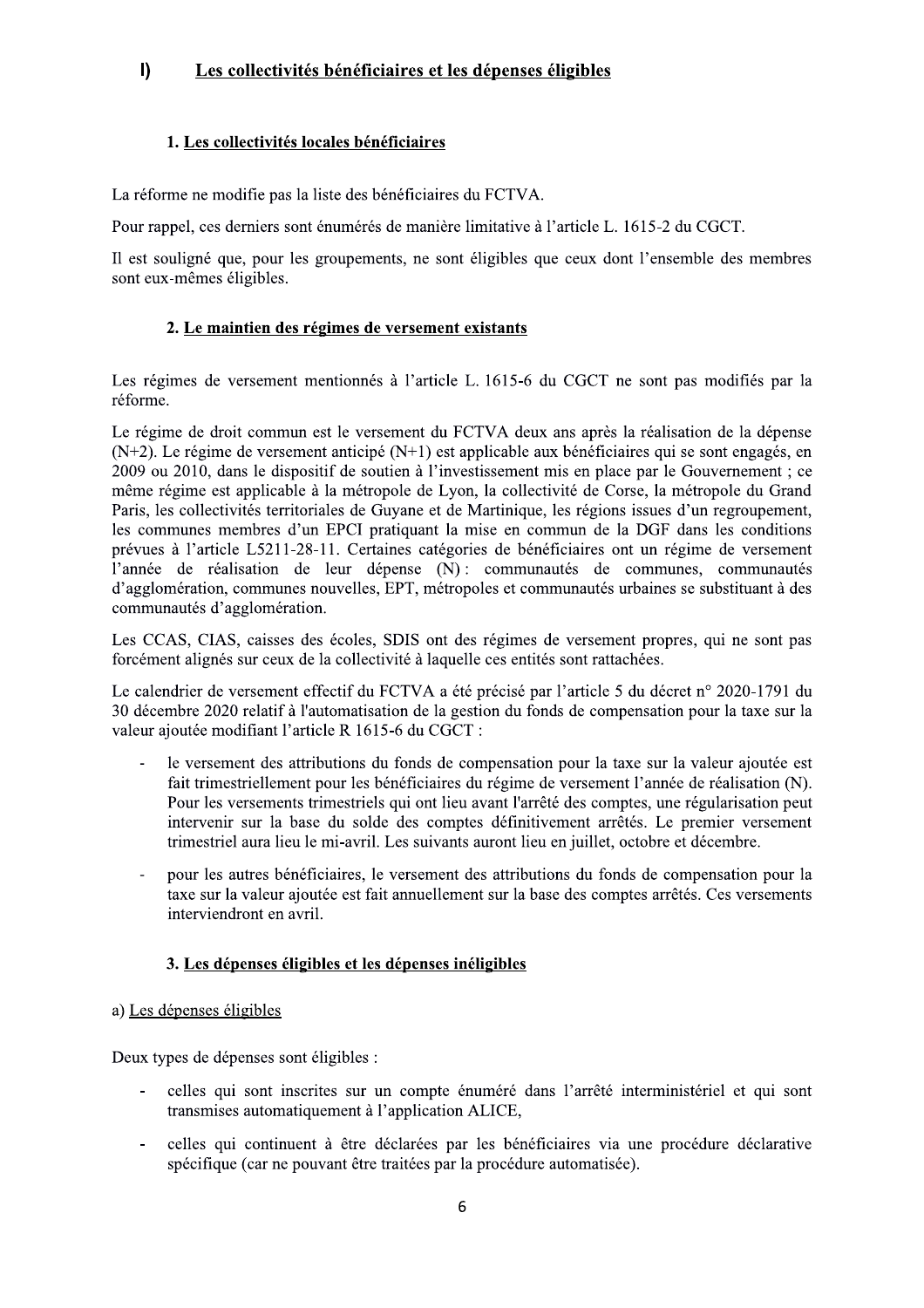Les dépenses éligibles via la procédure automatisée sont les dépenses réelles d'investissement ou de fonctionnement imputées sur des comptes éligibles, mais aussi les opérations d'ordre suivantes :

- les frais d'étude (compte 2031) suivis de la réalisation de l'immobilisation imputée sur un compte éligible,
- les avances portées au compte 238 quand elles sont intégrées sur un compte d'immobilisation présent dans l'assiette éligible.

Ces dépenses sont prises en compte de manière automatisée par l'extraction des opérations d'ordre budgétaire associées à ces comptes. Les autres opérations d'ordre budgétaire ne sont pas prises en compte.

#### b) Les dépenses inéligibles

Les dépenses inéligibles énumérées à l'article R. 1615-2 du CGCT sont les suivantes :

- des dépenses concernant les immobilisations utilisées pour la réalisation d'opérations soumises à la taxe sur la valeur ajoutée. Ces dépenses ne sont pas transmises à l'application ALICE:
- des dépenses exonérées de la taxe sur la valeur ajoutée à l'exception de celles mentionnées aux articles 294 et 296 du code général des impôts ;
- des dépenses relatives à des biens concédés ou affermés, auxquelles peuvent être appliquées les dispositions du I de l'article 210 de l'annexe II au code général des impôts. Il s'agit du mécanisme du transfert de droit à déduction;
- des travaux réalisés pour le compte de tiers, en dehors des exceptions prévues par le CGCT ;  $\overline{a}$
- des constructions sur sol d'autrui, en dehors des exceptions prévues par le CGCT ;  $\overline{a}$
- des subventions d'équipement, en dehors des exceptions prévues par le CGCT ;  $\sim$
- des dépenses liées à l'achat de manuels scolaires par les régions imputées, par dérogation aux règles budgétaires et comptables, en section d'investissement.

#### c) La définition de l'assiette des comptes éligibles

La définition de l'assiette automatisée du FCTVA conduit à ce que, à la marge, certaines dépenses deviennent inéligibles ou, au contraire, à inclure plusieurs nouvelles dépenses éligibles.

L'assiette du FCTVA automatisé rend ainsi inéligibles certaines dépenses qui pouvaient être éligibles dans le système antérieur ; il s'agit par exemple des dépenses enregistrées aux comptes suivants :

- les deux comptes d'immobilisations 211 « Terrains » et 212 « Agencement et aménagement de terrain » ne sont pas dans l'assiette présentée, notamment parce qu'une part importante des achats de terrains est liquidée « Hors taxe »;

- le compte 2051 « Concessions et droits similaires » n'est pas dans l'assiette automatisée : en effet, ce compte comporte des dépenses antérieurement éligibles, telles les dépenses liées à l'achat de logiciels, mais il contient également des dépenses inéligibles ;

- le compte 202 « Frais liés à la réalisation des documents d'urbanisme et à la numérisation du cadastre » n'est pas retenu dans l'assiette automatisée, alors qu'il peut comporter des dépenses relatives aux documents d'urbanisme et frais de numérisation du cadastre qui étaient éligibles antérieurement;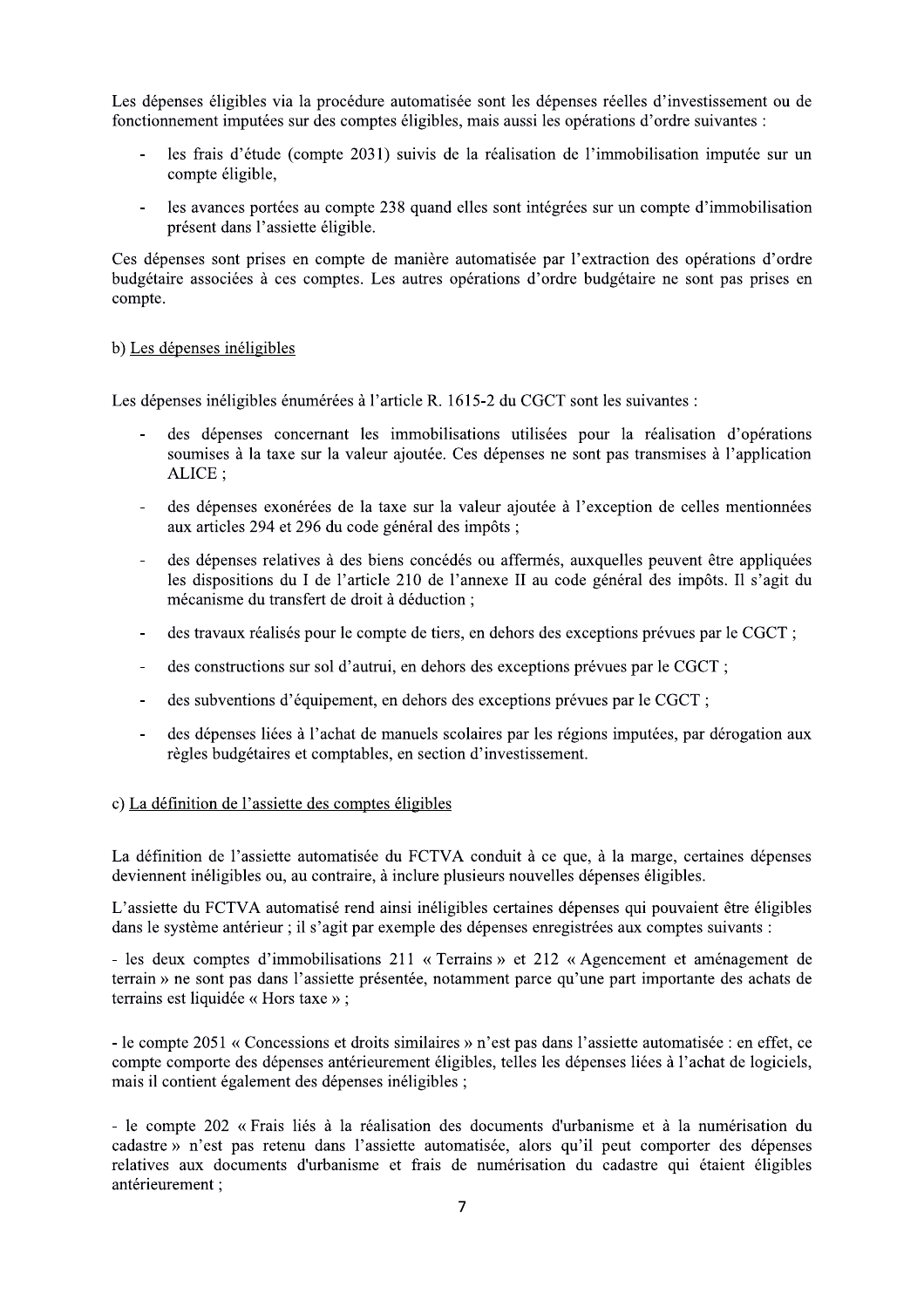A contrario, l'assiette du FCTVA après la réforme permet aussi d'élargir l'éligibilité à des dépenses qui étaient auparavant inéligibles au FCTVA, comme par exemple :

- les biens que les collectivités confient à des tiers inéligibles au FCTVA et qu'elles n'utilisent pas pour leur usage propre sont éligibles sans que les limites auparavant posées par l'article L. 1615-7 ne s'appliquent;

- les subventions qui étaient à déduire de l'assiette des dépenses éligibles au FCTVA sur le fondement des articles L. 1615-10 et R. 1615-3 du CGCT ne doivent plus être déduites car les deux dispositions ont été abrogées.

### II. Les conditions de mise en œuvre de l'automatisation de la gestion du FCTVA

### 1. La procédure automatisée et la procédure déclarative

La majorité des dépenses éligibles au FCTVA est traitée selon une procédure automatisée : c'est leur imputation sur un compte mentionné dans l'arrêté interministériel énumérant les comptes éligibles qui déclenche leur traitement dans l'application ALICE. Néanmoins, certaines situations d'éligibilité existantes ne peuvent être traitées de manière automatisée. Il subsiste donc des cas de déclaration de certaines dépenses via des états déclaratifs, annexés à la présente note d'instruction. Dans certains cas particuliers, les bénéficiaires doivent aussi déclarer des dépenses qui sont à retirer de l'assiette des dépenses éligibles. Cette procédure déclarative résiduelle peut conduire ainsi à deux situations :

- soit elle ajoute des dépenses à l'assiette des dépenses éligibles,  $\bar{\phantom{a}}$
- $\overline{\phantom{a}}$ soit elle retire des dépenses à l'assiette des dépenses servant au calcul du FCTVA.

Une même dépense ne peut faire l'objet d'un double versement du FCTVA, à la fois via la procédure automatisée et via la procédure déclarative. La collectivité doit joindre, le cas échéant, les documents prévus par la loi. Les dépenses indiquées sur les états déclaratifs par les bénéficiaires doivent être renseignées dans l'application ALICE par les agents en charge de la gestion du fonds dans les préfectures.

### a) La procédure déclarative aboutissant à ajouter des dépenses à l'assiette automatisée

En premier lieu, il s'agit de dépenses qui sont éligibles au FCTVA par disposition législative mais qui ne sont pas enregistrées sur un compte mentionné dans l'arrêté interministériel. Les cas suivants sont concernés :

- les dépenses d'investissement en application de l'article L. 211-7 du code de l'éducation<sup>1</sup>;  $\overline{a}$
- les dépenses pour les travaux d'intérêt général ou d'urgence sur le patrimoine de tiers afin de  $\Box$ lutter contre certains risques naturels en application de l'article L. 1615-2 du CGCT<sup>2</sup>;

<sup>1 «</sup> Dans le respect de la carte des formations supérieures instituée par l'Etat peut confier aux collectivités territoriales ou à leurs groupements la maîtrise d'ouvrage de constructions ou d'extensions d'établissements d'enseignement supérieur relevant des divers ministres avant la tutelle de tels établissements. A cette fin, l'Etat conclut une convention avec la collectivité territoriale ou le groupement intéressé ; cette convention précise notamment le lieu d'implantation du ou des bâtiments à édifier, le programme technique de construction et les engagements financiers des parties. Ces engagements ne peuvent porter que sur les dépenses d'investissements et tiennent compte, le cas échéant, des apports immobiliers des collectivités territoriales. Les collectivités territoriales ou leurs groupements bénéficient du fonds de compensation pour la taxe sur la valeur ajoutée au titre des dépenses exposées en application du premier alinéa du présent article. »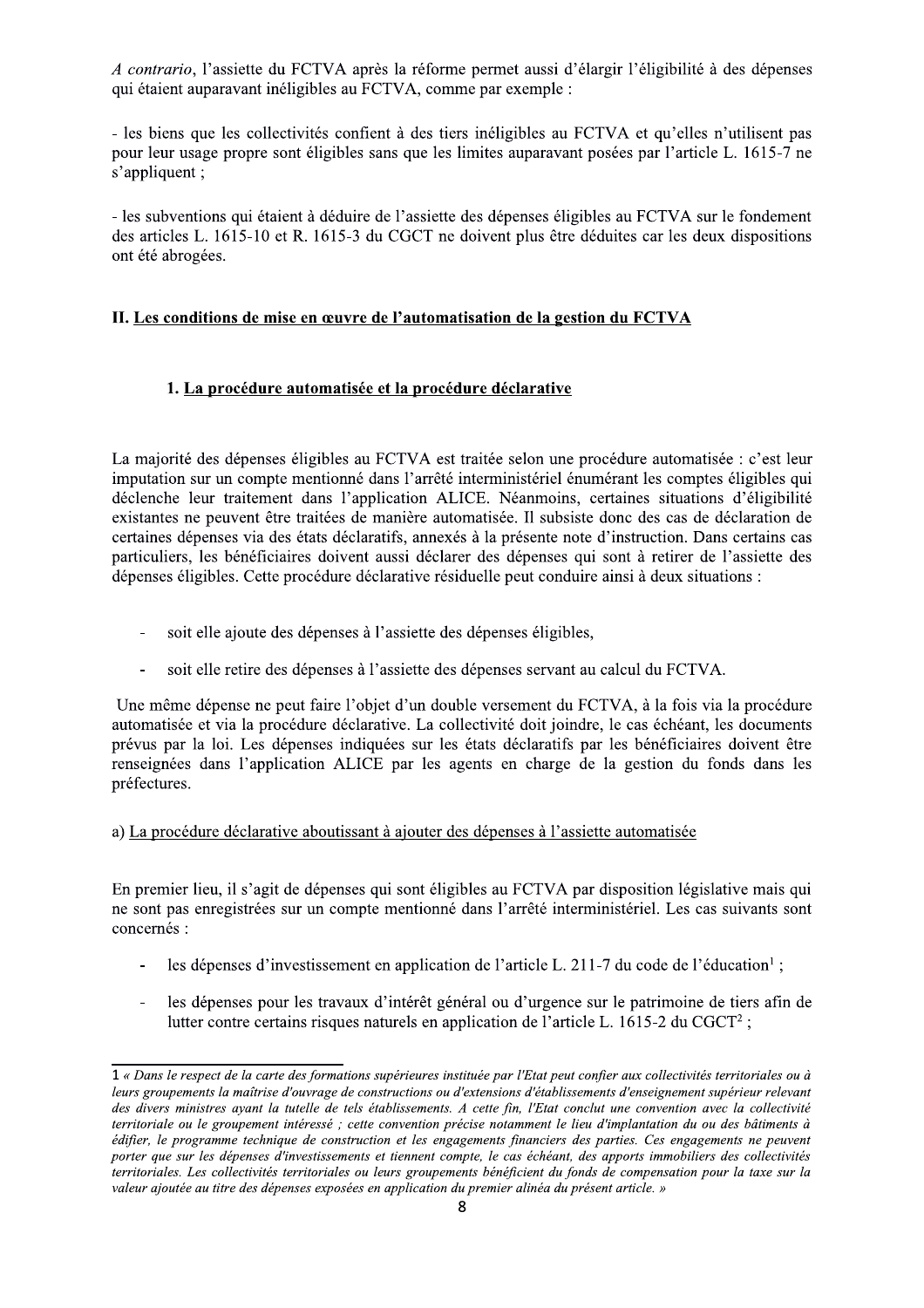- les dépenses pour les travaux d'investissement sur les biens du Conservatoire de l'espace littoral en application de l'article L. 1615-2<sup>3</sup> du CGCT ;
- les subventions versées pour le Canal Seine-Nord Europe en application de l'article L. 1615-2 du CGCT $4$ ;
- les dépenses d'investissement réalisées sur le domaine public fluvial de l'État en application de l'article L. 1615-2 du CGCT<sup>5</sup>;
- les montants liés à un changement de situation d'assujettissement, en application de l'article L. 1615-4 du CGCT<sup>6</sup>:

En second lieu, il peut s'agir de situations particulières d'assujettissement à la TVA (cf. infra). Des dépenses paramétrées avec TVA déductible ne seront pas transmises dans l'application ALICE par l'application HELIOS. Or, dans les cas limitatifs suivants, les opérations peuvent être éligibles au FCTVA:

- les immobilisations partiellement éligibles,  $\Box$
- les équipements mixtes.  $\Box$

Les règles d'éligibilité en vigueur avant l'automatisation demeurent inchangées (cf. infra).

### b) La procédure déclarative aboutissant à retirer des dépenses à l'assiette automatisée

Les dépenses à retirer de l'assiette automatisée via une procédure déclarative sont les suivantes :

les dépenses ayant fait l'objet d'un transfert du droit à déduction conformément aux dispositions du I de l'article 210 de l'annexe II au code général des impôts,

<sup>2 «</sup> Par dérogation, les collectivités territoriales et leurs groupements bénéficient des attributions du Fonds de compensation pour la taxe sur la valeur ajoutée au titre des dépenses d'investissement exposées sur des biens dont ils n'ont pas la propriété, dès lors qu'elles concernent des travaux de lutte contre les avalanches, glissements de terrains, inondations, incendies, ainsi que des travaux de défense contre la mer, des travaux pour la prévention des incendies de forêt, présentant un caractère d'intérêt général ou d'urgence. S'agissant des travaux effectués sur le domaine public de l'Etat, seules ouvrent droit aux attributions du fonds les dépenses d'investissement réalisées par les collectivités territoriales ou leurs groupements ayant conclu une convention avec l'Etat précisant notamment les équipements à réaliser, le programme technique des travaux et les engagements financiers des parties. »

<sup>3 «</sup> Les collectivités territoriales et leurs groupements bénéficient également des attributions du Fonds de compensation pour la taxe sur la valeur ajoutée au titre des dépenses d'investissement réalisées à compter du 1er janvier 2005 sur des immeubles du domaine relevant du Conservatoire de l'espace littoral et des rivages lacustres. Seules ouvrent droit aux attributions du fonds les dépenses d'investissement réalisées par les collectivités territoriales ou leurs groupements avant conclu une convention avec le Conservatoire de l'espace littoral et des rivages lacustres, précisant notamment les équipements à réaliser, le programme technique des travaux et les engagements financiers des parties. »

<sup>4 «</sup> Les collectivités territoriales et leurs groupements bénéficient également des attributions du Fonds de compensation pour la taxe sur la valeur ajoutée au titre des subventions d'équipement versées à l'établissement public " Société du Canal Seine-Nord Europe " pour les dépenses réelles d'investissement que celui-ci effectue pour la réalisation de l'infrastructure fluviale reliant les bassins de la Seine et de l'Oise au réseau européen à grand gabarit, conformément à l'article ler de l'ordonnance n° 2016-489 du 21 avril 2016. »

<sup>5 «</sup> Les collectivités territoriales et leurs groupements bénéficient également des attributions du Fonds de compensation pour la taxe sur la valeur ajoutée au titre des dépenses d'investissement réalisées sur le domaine public fluvial de l'Etat, dans le cadre de l'expérimentation prévue à l'article du code général de la propriété des personnes publiques. Seules ouvrent droit aux attributions du fonds les dépenses d'investissement réalisées par les collectivités territoriales ou leurs groupements ayant conclu une convention avec l'Etat. »

<sup>6 «</sup> Lorsqu'une collectivité territoriale, un établissement public ou un groupement utilise un bien d'investissement pour les besoins d'une activité qui cesse d'être soumise à la taxe sur la valeur ajoutée, il peut obtenir un versement au titre du Fonds de compensation pour la taxe sur la valeur ajoutée égal à la fraction de la taxe afférente à ce même bien qu'il a été tenu de reverser en application des règles prévues pour les personnes qui cessent de réaliser des opérations ouvrant droit à déduction. Les dispositions de l'alinéa précédent sont également applicables aux collectivités territoriales et aux groupements qui, dans le cadre d'un transfert de compétence, mettent des immobilisations à disposition d'un établissement public de coopération intercommunale ou d'un syndicat mixte pour les besoins d'une activité qui n'est plus soumise à la taxe sur la valeur ajoutée pour ce dernier. »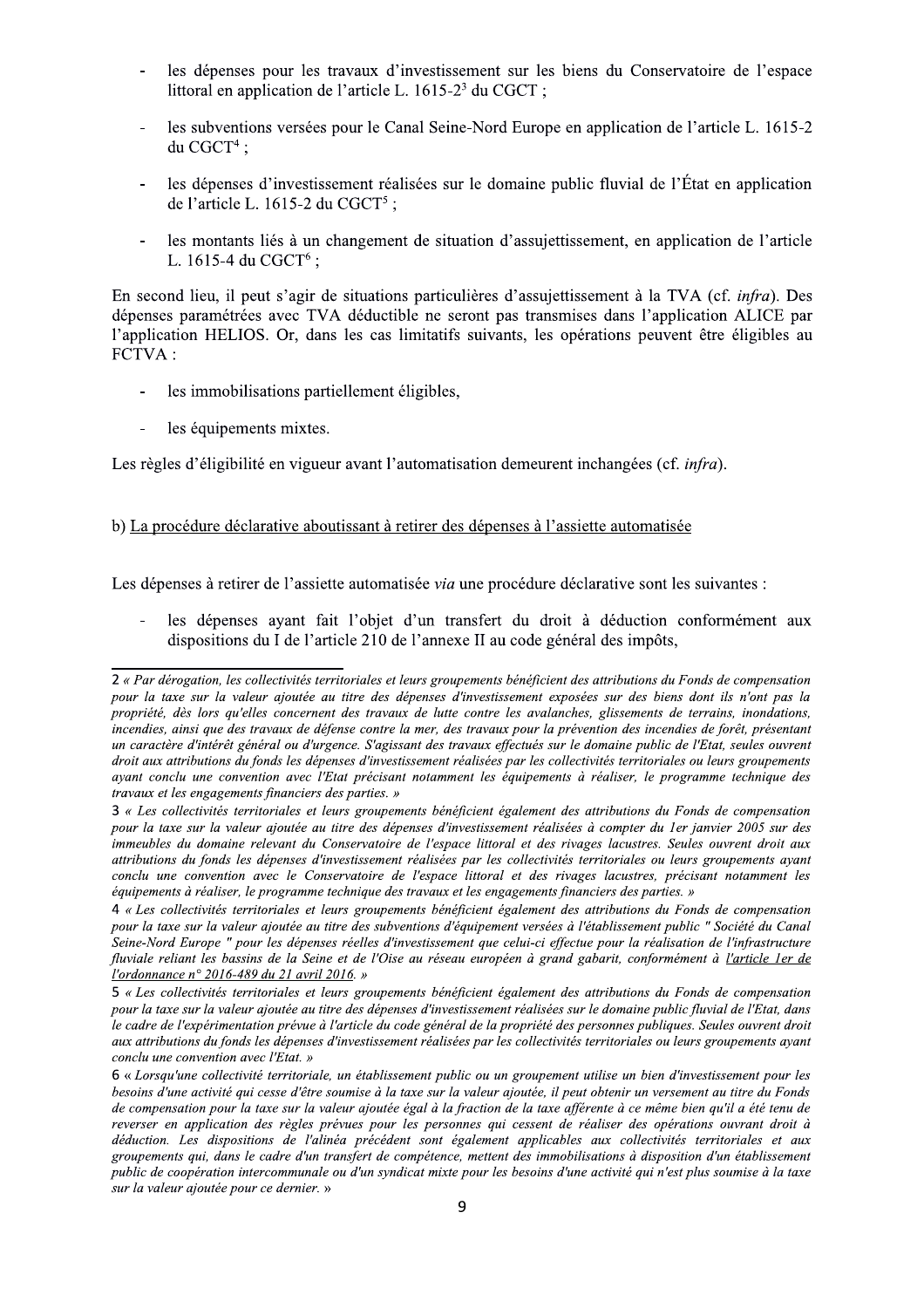- les dépenses hors taxe lorsqu'elles sont imputées sur un compte de l'assiette automatisée, puisque ces dépenses sont transmises à l'application ALICE,
- $\Box$ les dépenses de manuels scolaires des régions imputées, par exception, en section d'investissement.

Les bénéficiaires du fonds qui ont des dépenses de ce type doivent en faire la déclaration.

# 2. Les versements anticipés – les avances

### a) Le versement anticipé en cas d'intempéries exceptionnelles

Ce versement s'effectue sur le fondement du III de l'article L. 1615-6 du CGCT. Les dépenses éligibles en application de l'article L. 1615-1 engagées pour réparer des dommages causés par des intempéries exceptionnelles sont éligibles l'année où les travaux ont été payés. Les deux conditions pour bénéficier du FCTVA en année N (arrêté de constatation de l'état de catastrophe naturelle et décret) sont conservées.

Ces dépenses font l'objet d'une procédure déclarative, transmise par les collectivités demandeuses. Les collectivités remplissent l'état déclaratif prévu à cet effet avec les dépenses qui concernent uniquement les réparations des dégâts. A ce stade, le module permettant la saisie des éléments relatifs aux demandes d'avances de ce type n'est pas possible dans ALICE. Cette fonctionnalité sera développée en cours d'année. Avant l'ouverture de ce module, les demandes d'avance devront donc faire l'objet d'échanges entre la préfecture et la direction départementale des finances publiques selon les modalités prévues par la circulaire du 23 septembre 1994.

Les dépenses qui auront fait l'objet d'une attribution du FCTVA en année N ne devront pas faire l'objet d'un nouveau versement dans le cadre du dispositif automatisé, en fonction de l'année correspondant au régime de versement de la collectivité concerné (N-1 ou N-2).

L'application permet de neutraliser ces dépenses qui ont déjà fait l'objet d'une attribution du FCTVA afin d'éviter un double versement à la collectivité.

### b) Les avances à la discrétion du préfet en cas de difficulté de la collectivité

Une collectivité qui connaît des difficultés financières caractérisées peut demander à la préfecture de bénéficier d'une avance de 70% du montant prévisionnel de FCTVA dès le mois de janvier de l'année de liquidation du fonds. Cette possibilité peut s'appliquer pour les régimes de versement N-2 et N-1. Cette possibilité subsiste après la réforme ; elle reste à la discrétion des préfectures, sur demande motivée de la collectivité.

Dans ce cas, la préfecture prend deux arrêtés de versement : le premier pour le versement anticipé de 70% du montant prévisionnel, le second venant solder le FCTVA dû au titre de l'année considérée après validation de la préfecture. Le second arrêté doit, le cas échéant, être un arrêté de reversement si le solde s'avère être négatif.

### 3. Les cas de reversement

Il est possible de générer des arrêtés de reversement du FCTVA antérieurement perçu. Les situations qui peuvent conduire à demander un reversement de FCTVA sont les suivantes :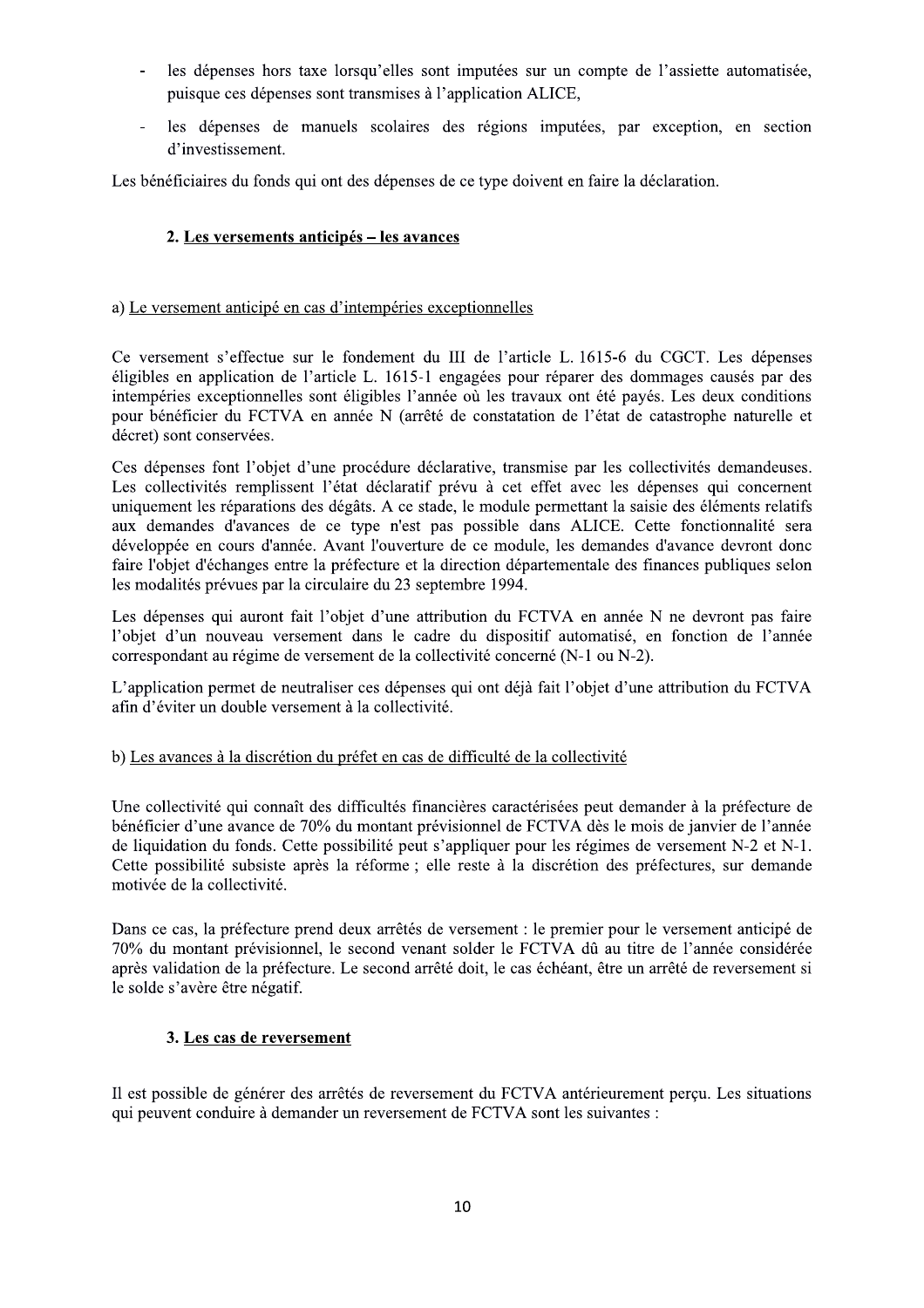- le reversement d'une part de FCTVA obtenu en cas d'assujettissement *a posteriori* de l'activité à la TVA sur le fondement de l'article L. 1615-3. La collectivité reverse le FCTVA perçu à hauteur du montant de TVA déductible perçu ;
- les reversements en cas de cession sur le fondement des articles L. 1615-9 et R. 1615-5;
- les reversements en cas de trop-perçu dans le cas des avances de 70% du montant  $\overline{\phantom{a}}$ prévisionnel :
- de manière générale les cas où FCTVA a été versé sur des dépenses qui n'auraient pas dû en bénéficier.

# 4. Les cas particuliers d'assujettissement à la TVA

#### a) Les cas de dépenses avec TVA déductible qui peuvent être éligibles au FCTVA

Les dépenses avec TVA déductible ne sont pas transmises à l'application ALICE (cf. schéma *infra*). Dans certains cas, des dépenses avec TVA déductible peuvent néanmoins être éligibles au FCTVA. Il s'agit de deux cas :

- les immobilisations partiellement éligibles. Lorsqu'une opération d'investissement porte à la fois sur des immobilisations éligibles au FCTVA (par exemple une partie d'un bâtiment affectée à un service municipal exerçant une activité de nature administrative) et sur des immobilisations inéligibles au FCTVA (par exemple une partie d'un bâtiment affectée à une activité assujettie à la TVA), le FCTVA ne doit être attribué qu'au prorata de la surface occupée par les services éligibles au fonds;
- les équipements mixtes (cf. annexe 5.3) :  $\overline{a}$ 
	- Lorsqu'une opération d'investissement porte sur un équipement utilisé concurremment  $\bullet$ pour la réalisation d'opérations situées hors du champ de la TVA et d'opérations imposables (par exemple une usine d'incinération des ordures ménagères comprenant une unité de valorisation énergétique), la TVA n'est déductible fiscalement qu'en proportion de l'utilisation de l'équipement pour des opérations imposables (article 207 bis, annexe II du code général des impôts).
	- Si l'équipement n'est utilisé qu'à titre accessoire pour les besoins d'une activité imposable à la TVA, les dépenses d'investissement qui lui ont été consacrées peuvent donner lieu à l'attribution du FCTVA à hauteur de la fraction pour laquelle la TVA n'a pas été déduite fiscalement. Une activité est considérée comme accessoire dans la mesure où sa suppression n'entraînerait aucun changement dans l'utilisation des équipements (cf. IV) fiche 5, point  $5.3$ ).

La différence entre ces cas réside dans le caractère totalement différent et dissociable à la fois des espaces et des activités considérés dans le cas de l'immobilisation partiellement éligible.

Pour ces situations, la collectivité utilise le dispositif déclaratif ; elle doit joindre les documents fiscaux nécessaires au contrôle de l'éligibilité.

### b) Le cas du changement de régime d'assujettissement

Le changement dans la situation d'assujettissement peut aboutir à un reversement de FCTVA de la part de la collectivité, en application de l'article L. 1615-3 du CGCT qui dispose que : « Lorsqu'une collectivité territoriale, un établissement public ou un groupement a obtenu le bénéfice du Fonds de compensation pour la taxe sur la valeur ajoutée au titre d'un bien d'investissement et que ce bien est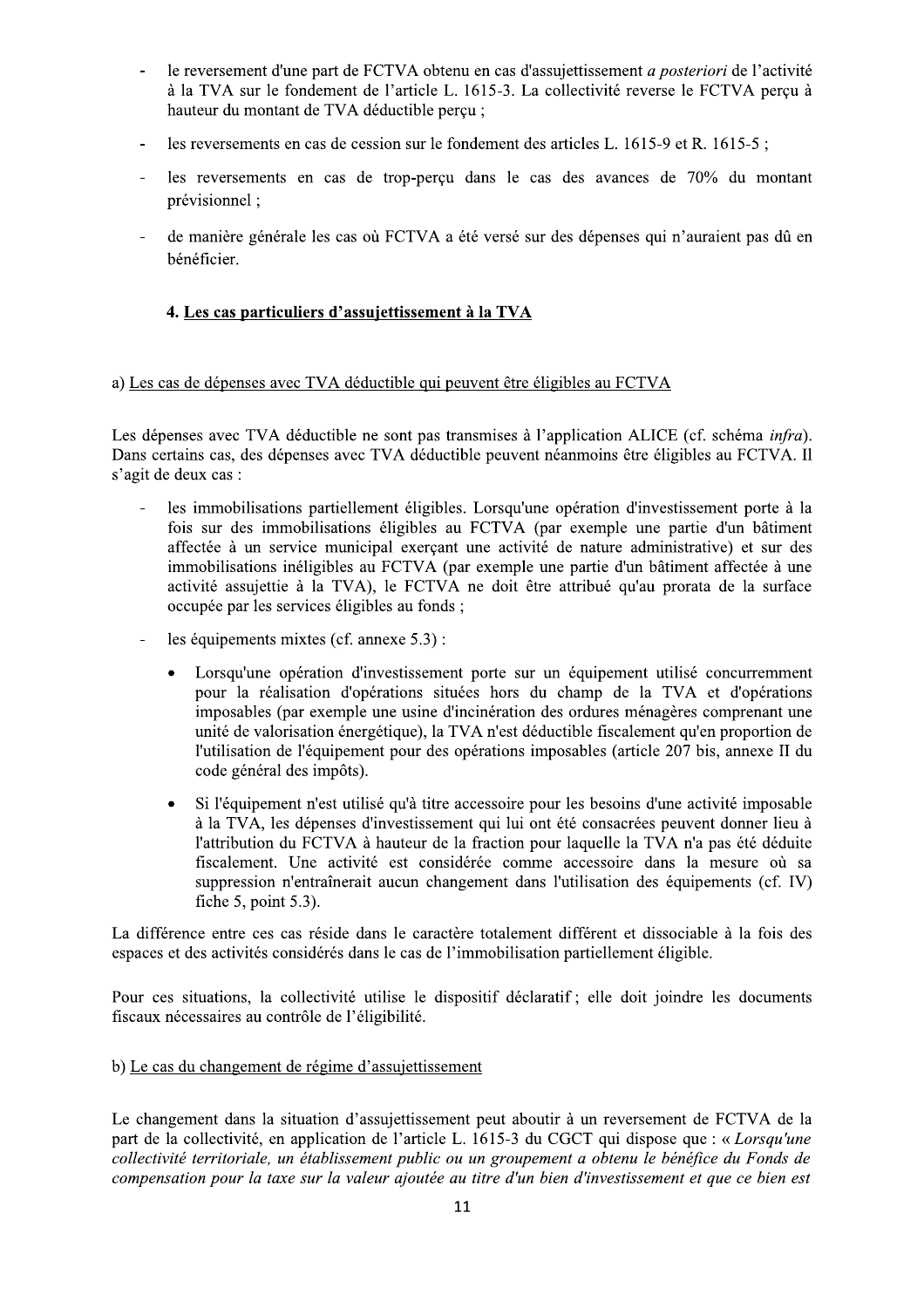utilisé pour les besoins d'une activité qui, par la suite, est soumise à cette taxe, il est tenu au reversement à l'Etat d'un montant égal à la taxe afférente à ce même bien dont il a pu opérer la déduction en application des règles prévues pour les personnes qui deviennent redevables de la taxe sur la valeur ajoutée. Aucun remboursement des attributions du Fonds de compensation pour la taxe sur la valeur ajoutée n'est exigible lorsqu'une collectivité territoriale ou un groupement, qui exerce une activité pour laquelle il n'est pas assujetti à la taxe sur la valeur ajoutée, confie ensuite le bien à un tiers dans les cas mentionnés aux a, b et c de l'article L. 1615-7. »

Le changement dans la situation d'assujettissement peut aussi aboutir à un versement de FCTVA à la collectivité, en application de l'article L.1615-4 du CGCT qui dispose que : « Lorsqu'une collectivité territoriale, un établissement public ou un groupement utilise un bien d'investissement pour les besoins d'une activité qui cesse d'être soumise à la taxe sur la valeur ajoutée, il peut obtenir un versement au titre du Fonds de compensation pour la taxe sur la valeur ajoutée égal à la fraction de la taxe afférente à ce même bien qu'il a été tenu de reverser en application des règles prévues pour les personnes qui cessent de réaliser des opérations ouvrant droit à déduction. Les dispositions de l'alinéa précédent sont également applicables aux collectivités territoriales et aux groupements qui, dans le cadre d'un transfert de compétence, mettent des immobilisations à disposition d'un établissement public de coopération intercommunale ou d'un syndicat mixte pour les besoins d'une activité qui n'est plus soumise à la taxe sur la valeur ajoutée pour ce dernier. »

Dans tous les cas, la procédure est déclarative et la collectivité doit joindre les documents fiscaux relatifs au changement de sa situation d'assujettissement.

#### c) Le transfert du droit à déduction

Il s'agit d'une récupération de la TVA par la voie fiscale via un délégataire. Ce mécanisme n'est plus en vigueur depuis 2016, mais subsiste pour les contrats conclus antérieurement.

Afin d'éviter une double récupération de la TVA, un mécanisme de contrôle spécifique a été mis en place dans l'application ALICE lorsque que le compte 2762 « créances sur transfert de droit à déduction de TVA » est mouvementé (cf. note d'information sur les contrôles à destination des services préfectoraux).

Les bénéficiaires doivent déclarer les dépenses qui ont fait l'objet de ce mécanisme afin que celles-ci soient retirées de l'assiette des dépenses éligibles.

#### 5. Cas particulier : les subventions

Sont comprises dans l'assiette des comptes éligibles :

- les subventions d'équipement versées par les départements et les régions aux établissements publics locaux d'enseignement (EPLE) inscrites aux subdivisions du compte 2043 « Subventions aux établissements scolaires publics pour leurs dépenses d'équipement »,

- les subventions versées à l'Etat pour des travaux sur le domaine public routier et sur des monuments historiques, imputées respectivement aux comptes 204114 « Subventions d'équipement aux organismes publics - Etat - Voiries » et 204115 « Subventions d'équipement versées - Etat -Monuments historiques ».

En revanche, les subventions versées entre collectivités pour des travaux de voirie ainsi que les travaux réalisés pour le compte de tiers sur le domaine routier de l'État ou une autre collectivité (imputables sur les comptes 454 « opérations pour le compte de tiers » ou 458 « Opérations sous mandat») ne sont plus éligibles. Un dispositif de modulation est proposé pour compenser cette suppression. L'annexe 5.2 présente le dispositif et l'illustre par un exemple chiffré.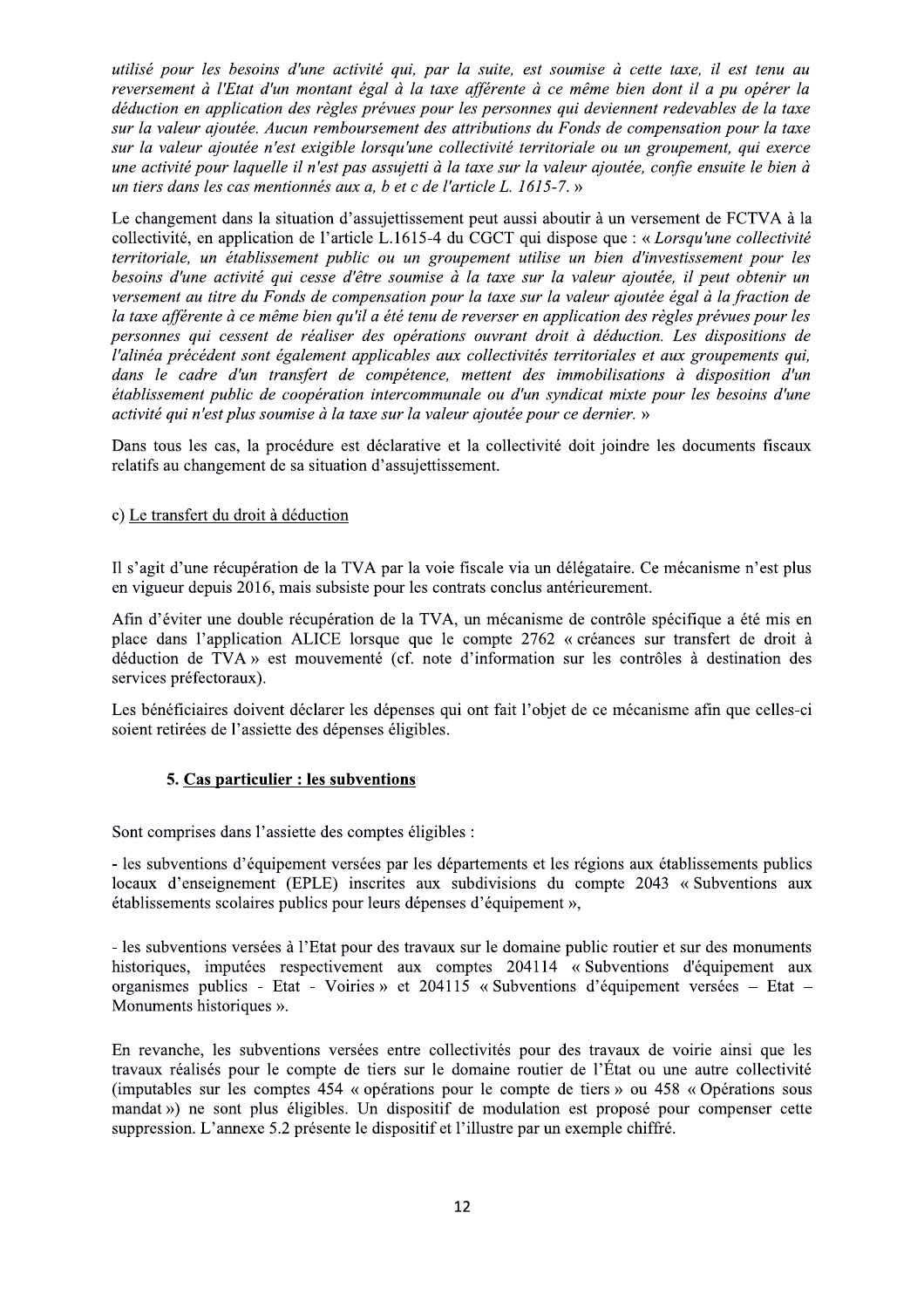# 1. Le fonctionnement de l'application ALICE

Le guide de l'utilisateur à disposition des préfectures porte plus spécifiquement sur l'utilisation pratique de l'application. Ce sont les grands principes de son fonctionnement qui sont ici donnés. En annexe de cette note d'information, deux schémas récapitulent le fonctionnement général de l'application :

- un schéma récapitulatif du processus de traitement de la dépense dans le dispositif automatisé,
- un schéma des différents flux informatiques et du fonctionnement général d'ALICE.  $\overline{\phantom{a}}$

### a) Procédure pour les collectivités

Les dépenses sont mandatées par l'ordonnateur, puis visées et prises en charge par le comptable public dans l'application de gestion comptable et financière Hélios. Cette application transmet les flux de données comptables utiles vers ALICE sur la base des comptes clôturés pour les régimes de versement N-1 et N-2. Pour le régime de versement N, une régularisation au 1 er trimestre N+1 intervient par le biais d'une validation dans CDG-D de l'ordonnateur. L'envoi des données à l'application ALICE est conditionné au paramétrage TVA du budget des collectivités dans l'application Hélios par le comptable public (cf. annexe 5.1).

Les collectivités imputent leurs dépenses selon les règles des instructions budgétaires et comptables. Le respect des codes services par les collectivités est nécessaire à la bonne transmission des données entre les différents flux.

Pour les dépenses ne pouvant être automatisées, les collectivités remplissent des états déclaratifs dont les modèles mis à jour sont annexés à cette note d'information pour ajouter des dépenses qui ne sont pas inscrites sur un compte de l'assiette automatisée. Les collectivités ont aussi à remplir les états déclaratifs qui, le cas échéant, retirent des dépenses de l'assiette automatisée.

Les collectivités, sur demande des services préfectoraux, pourront être amenées à fournir des pièces justificatives.

Dans le cas des subventions versées entre collectivités pour des dépenses de voirie, la collectivité versant la subvention ne perçoit pas de FCTVA. C'est la collectivité qui intègre les travaux dans son patrimoine qui reçoit le FCTVA sur l'ensemble de la dépense, y compris la part subventionnée. La procédure de modulation décrite plus haut permet que le montant de FCTVA attribué soit inchangé, mais réparti différemment entre les structures versantes et bénéficiaires. La dépense nette supportée par chaque structure reste identique.

La collectivité peut demander le détail des lignes de mandat aux services préfectoraux.

### b) Procédure de gestion du FCTVA pour les préfectures

Les dépenses imputées sur des comptes éligibles et sans TVA déductible sont transmises automatiquement dans ALICE chaque mois et peuvent être traitées à partir du moment où le compte de gestion a été voté pour les régimes N+2 et N+1. Pour les régimes N, les données sont traitées de manière à respecter le principe d'un versement trimestriel des attributions tel que prévu à l'article R. 1615-6 du CGCT.

Sont prises en compte les régularisations et corrections comptables. Le calcul du montant de FCTVA à verser est automatique.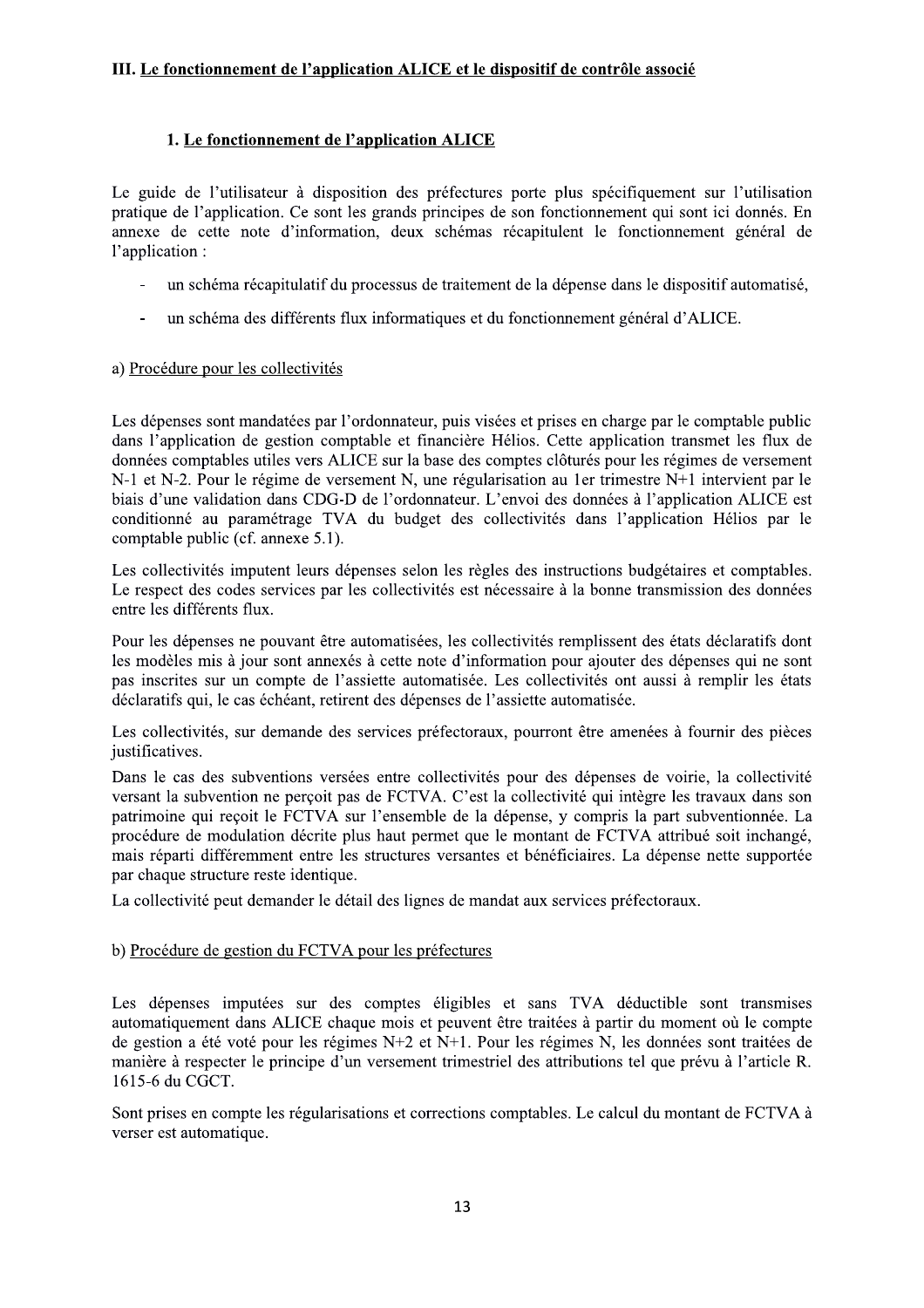Les services préfectoraux exercent alors un contrôle sur certaines dépenses. Ils peuvent éventuellement placer certaines dépenses en attente pour analyse, le temps de demander des informations complémentaires aux collectivités.

Les dépenses qui auront été jugées inéligibles sont écartées de l'assiette de calcul du FCTVA en précisant le motif de leur rejet. Cette étape est réalisée avec l'appui de la grille de contrôle qui a été transmise dans la note d'information dédiée aux contrôles, adressée aux services préfectoraux. Si certaines dépenses ont été mises de côté en attente d'informations complémentaires, il est possible de verser le FCTVA en plusieurs fois, en procédant au paiement des dépenses de la collectivité qui ont été validées.

Si la collectivité a envoyé des états déclaratifs, les services préfectoraux saisissent dans l'application les données ainsi transmises, cela conduit à modifier l'assiette des dépenses éligibles soit en l'augmentant soit en la diminuant.

L'application produit automatiquement un arrêté, validé par horodatage par le Préfet ou par la personne ayant délégation de signature. Dans un premier temps les arrêtés et les notifications sont envoyés par courrier, une évolution future de l'application prévoit un envoi dématérialisé.

L'ordre de paiement est envoyé automatiquement via CHORUS.

Les informations portées à la connaissance des collectivités sont les suivantes :

- Sur l'arrêté de versement du FCTVA, sont portées les sommes versées aux BP/BA en fonctionnement/investissement et selon la procédure déclarative.
- L'arrêté est complété d'une notification qui comprend : les dépenses approuvées par détail de compte, les dépenses rejetées avec détail par mandats et motif de rejet et, le cas échéant, les dépenses en analyse par les services de la préfecture.
- Une fonctionnalité supplémentaire, actuellement non disponible permettra à terme aux collectivités d'obtenir le détail des mandats. Au regard du volume d'informations, l'ensemble des mandats pris en compte dans l'assiette seront envoyés à la collectivité uniquement sur demande. Le traitement des dossiers concernant des dépenses antérieures à 2021 se fait selon les règles de traitement en vigueur avant la réforme.

Si une collectivité doit reverser du FCTVA perçu, un arrêté de reversement est émis. Cet arrêté est produit automatiquement dans le cas où le solde des comptes est négatif. Il peut aussi être produit après la prise en compte de la procédure déclarative (cf. supra).

# 2. Les contrôles

La réforme d'automatisation de la gestion du FCTVA vise, notamment, à permettre, d'une part, une plus grande homogénéité dans les contrôles effectués, d'autre part, un suivi du taux de contrôle, des dépenses rejetées et des motifs de rejets au sein de l'application ALICE.

Un onglet spécifique de l'application ALICE est dédié à ces contrôles ; les grilles de contrôles font l'objet d'une note d'information dédiée détaillant les types de contrôles qui peuvent être réalisés et leurs modalités.

# IV) Fiches complémentaires

# **Fiche 1: Textes applicables**

Articles L1615-1 à 1615-13 du code général des collectivités territoriales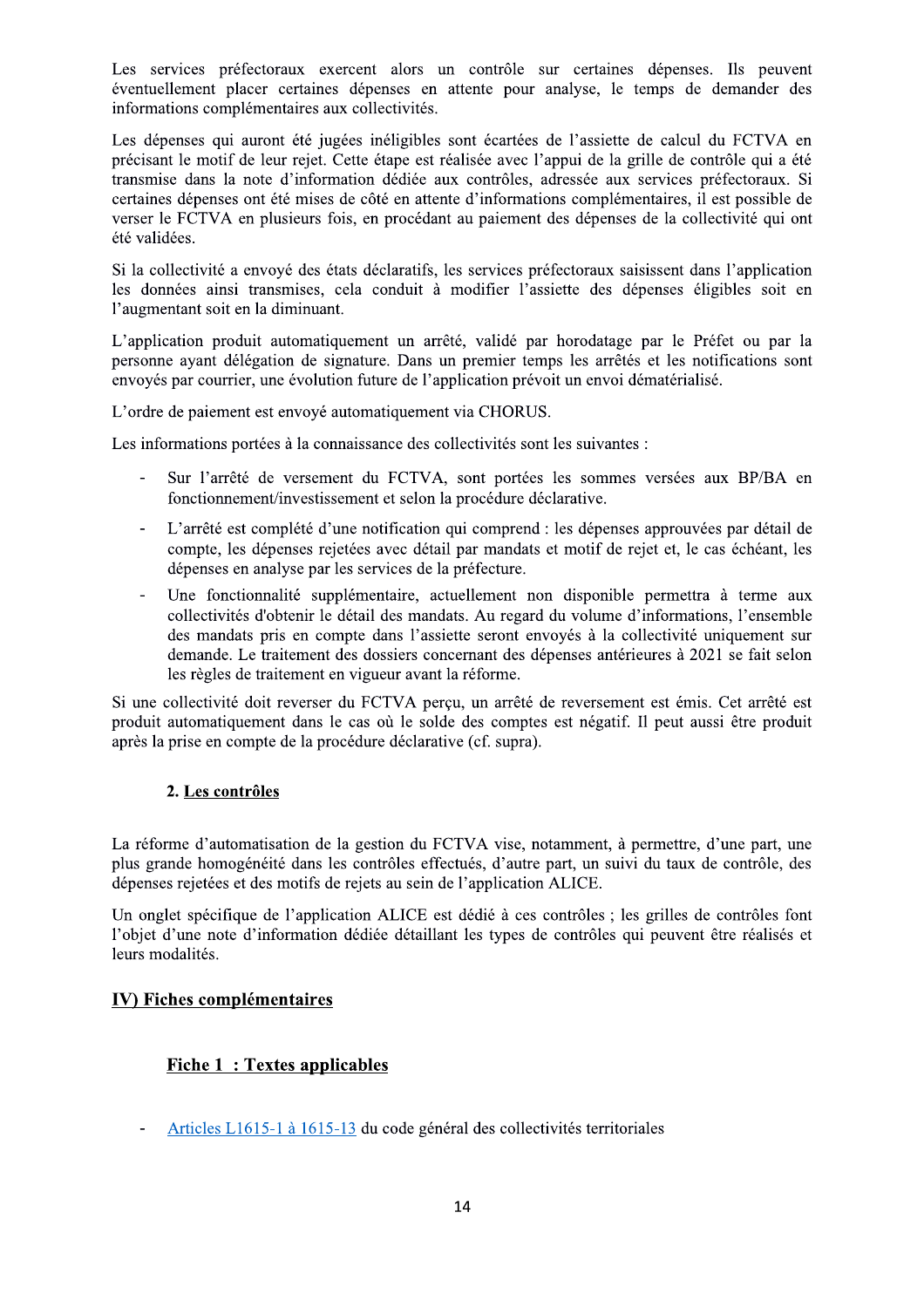- Articles R1615-1 à R1615-7 du code général des collectivités territoriales  $\blacksquare$
- Arrêté du 30 décembre 2020 fixant la liste des comptes éligibles à la procédure de traitement  $\Box$ automatisé relative à l'attribution du fonds de compensation pour la taxe sur la valeur ajoutée mentionnée à l'article L. 1615-1 du code général des collectivités territoriales
- Arrêté du 17 décembre 2020 fixant la définition des dépenses de fourniture de prestations de  $\frac{1}{\sqrt{2}}$ solutions relevant de l'informatique en nuage mentionnées à l'article L. 1615-1 du code général des collectivités territoriales, éligibles à l'attribution du fonds de compensation pour la taxe sur la valeur ajoutée pour les dépenses payées à compter du 1<sup>er</sup> janvier 2021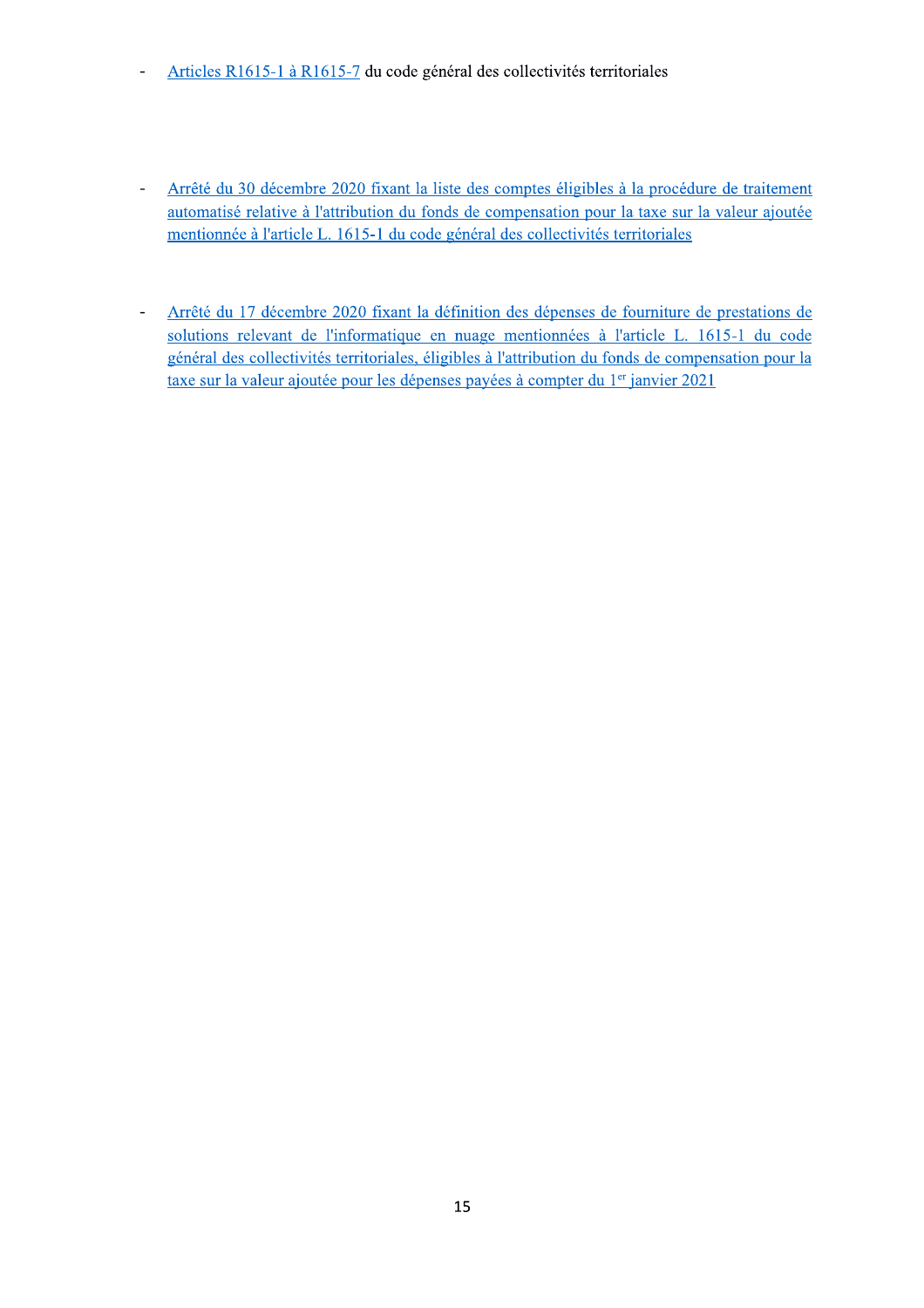#### <u>FONDS DE COMPENSATION POUR LA TVA HORS DISPOSITIF AUTOMATISE</u>

# $\bf { Cas ~n^o1:}$  declaration pour les beneficiaires du FCTVA hors systeme automatise (donnees non  $\mid$ transmises par l'application Helios)

Les bénéficiaires du FCTVA dont la totalité des dépenses n'est pas prise en compte par le dispositif automatisé doivent remplir les états déclaratifs n°1 et, si besoin, n°2.

**POUR LA TVA HORS DISPOSITIF AUTOMATIS**<br> **iaires du FCTVA hors système automatisé (don**<br>
alité des dépenses n'est pas prise en compte par l<br>
ratifs n°1 et, si besoin, n°2.<br>
'ensemble des dépenses inscrites sur les comptes L'état déclaratif n<sup>o</sup>l permet de déclarer l'ensemble des dépenses inscrites sur les comptes du dispositif automatisé. Pour les bénéficiaires du FCTVA qui n'entrent pas dans le dispositif automatisé, cet état déclaratif peut éventuellement être complété par l'état n°2, qui concerne les cas résiduels de déclaration non automatisée.

Documents à joindre : pages du compte de gestion

# <u>Cas n°2 : declaration complementaire non automatisee</u>

Cette déclaration concerne des situations particulières qui ne peuvent entrer dans le cadre automatisé du traitement des données comptables.

Documents à joindre :

- pages du compte de gestion,
- le cas échéant, documents des services fiscaux,
- convention, dans les cas prévus par la loi.

Ajout de dépenses ou de montants hors assiette du dispositif automatisé (état déclaratif 2-A)

Ces dépenses doivent avoir été imputées sur des comptes qui ne font pas partie du dispositif automatisé. Cela concerne :

- a) les dépenses d'investissement en application de l'**article L. 211-7 du code de l'éducation** qui dispose que : « Dans le respect de la carte des formations supérieures instituée par l'article L.  $\underline{614-3}$ , l'Etat peut confier aux collectivités territoriales ou à leurs groupements la maîtrise d'ouvrage de constructions ou d'extensions d'établissements d'enseignement supérieur relevant des divers ministres ayant la tutelle de tels établissements. A cette fin, l'Etat conclut une convention avec la collectivité territoriale ou le groupement intéressé; cette convention précise notamment le lieu d'implantation du ou des bâtiments à édifier, le programme technique de construction et les engagements financiers des parties. Ces engagements ne peuvent porter que sur les dépenses d'investissements et tiennent compte, le cas échéant, des apports immobiliers des collectivités territoriales. Les collectivités territoriales ou leurs groupements bénéficient du fonds de compensation pour la taxe sur la valeur ajoutée au titre des dépenses exposées en application du premier alinéa du présent article. » (Joindre la convention)
- b) les dépenses pour les travaux d'intérêt général ou d'urgence sur le patrimoine de tiers afin de **lutter contre certains risques naturels** en application de l'article L. 1615-2 du CGCT qui dispose que : « Par dérogation, les collectivités territoriales et leurs groupements bénéficient des attributions du Fonds de compensation pour la taxe sur la valeur ajoutée au titre des dépenses d'investissement exposées sur des biens dont ils n'ont pas la propriété, dès lors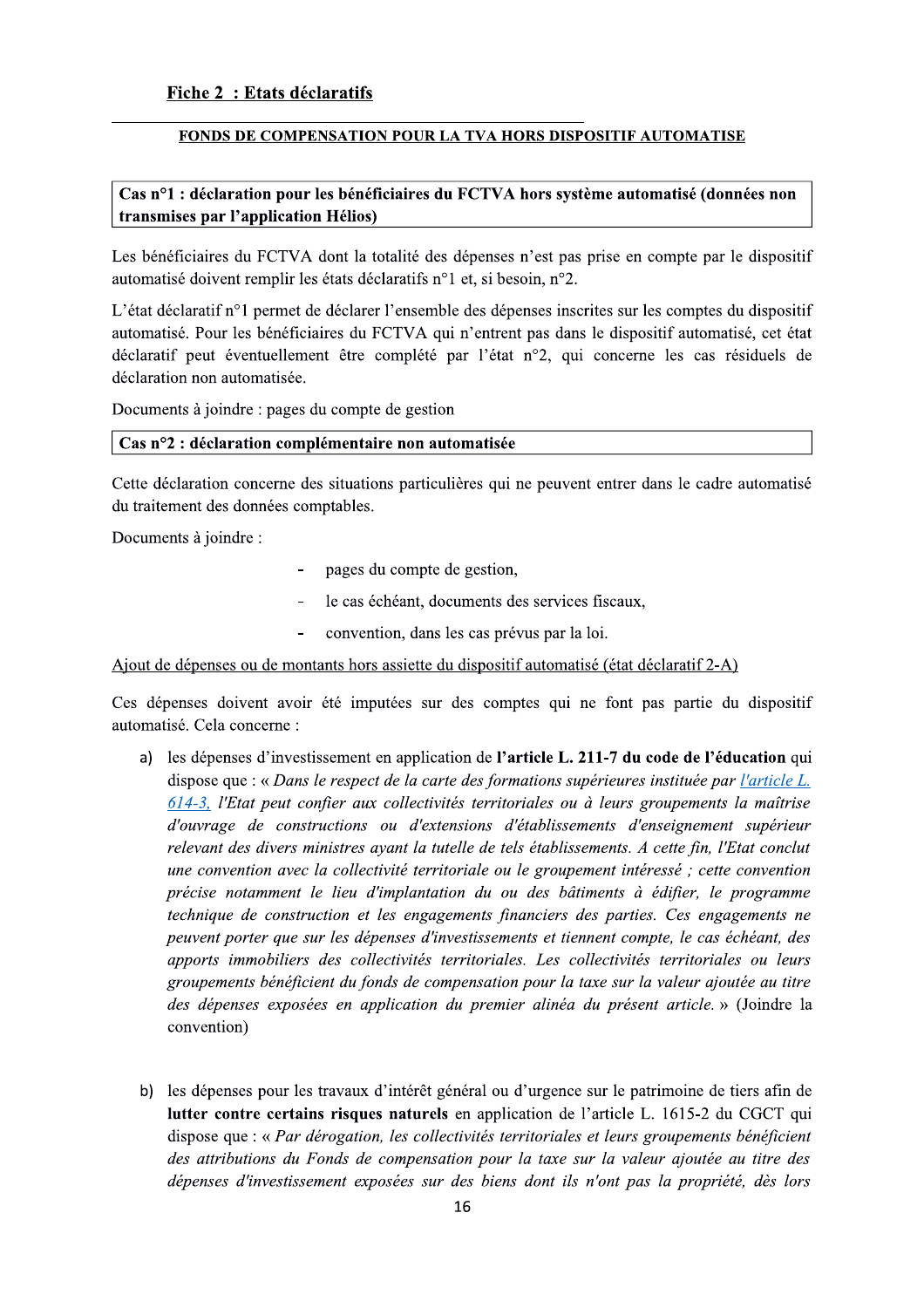qu'elles concernent des travaux de lutte contre les avalanches, glissements de terrains, inondations, incendies, ainsi que des travaux de défense contre la mer, des travaux pour la prévention des incendies de forêt, présentant un caractère d'intérêt général ou d'urgence. S'agissant des travaux effectués sur le domaine public de l'Etat, seules ouvrent droit aux attributions du fonds les dépenses d'investissement réalisées par les collectivités territoriales ou leurs groupements avant conclu une convention avec l'Etat précisant notamment les équipements à réaliser, le programme technique des travaux et les engagements financiers des parties. » (Joindre la convention dans les cas prévus)

- c) les dépenses pour les travaux d'investissement sur les biens du Conservatoire de l'espace littoral en application de l'article L. 1615-2 du CGCT qui dispose que : « Les collectivités territoriales et leurs groupements bénéficient également des attributions du Fonds de compensation pour la taxe sur la valeur ajoutée au titre des dépenses d'investissement réalisées à compter du 1er janvier 2005 sur des immeubles du domaine relevant du Conservatoire de l'espace littoral et des rivages lacustres. Seules ouvrent droit aux attributions du fonds les dépenses d'investissement réalisées par les collectivités territoriales ou leurs groupements ayant conclu une convention avec le Conservatoire de l'espace littoral et des rivages lacustres, précisant notamment les équipements à réaliser, le programme *technique des travaux et les engagements financiers des parties.* » (Joindre la convention)
- d) les subventions versées pour le Canal Seine-Nord Europe en application de l'article L. 1615-2 du CGCT qui dispose que : « Les collectivités territoriales et leurs groupements bénéficient également des attributions du Fonds de compensation pour la taxe sur la valeur ajoutée au titre des subventions d'équipement versées à l'établissement public "Société du Canal Seine-Nord Europe" pour les dépenses réelles d'investissement que celui-ci effectue pour la réalisation de l'infrastructure fluviale reliant les bassins de la Seine et de l'Oise au réseau européen à grand gabarit, conformément à l'article 1er de l'ordonnance n° 2016-489 du 21 avril 2016. »
- e) les dépenses d'investissement réalisées sur le domaine public fluvial de l'Etat en application de l'article L. 1615-2 du CGCT qui dispose que : « Les collectivités territoriales et leurs groupements bénéficient également des attributions du Fonds de compensation pour la taxe sur la valeur ajoutée au titre des dépenses d'investissement réalisées sur le domaine public fluvial de l'Etat, dans le cadre de l'expérimentation prévue à l'article L. 3113-2 du code général de la propriété des personnes publiques. Seules ouvrent droit aux attributions du fonds les dépenses d'investissement réalisées par les collectivités territoriales ou leurs groupements ayant conclu une convention avec l'Etat. » (Joindre la convention)
- f) les montants liés à un changement de situation d'assujettissement, en application de l'article L. 1615-4 du CGCT qui dispose que : « Lorsqu'une collectivité territoriale, un établissement public ou un groupement utilise un bien d'investissement pour les besoins d'une activité qui cesse d'être soumise à la taxe sur la valeur ajoutée, il peut obtenir un versement au titre du Fonds de compensation pour la taxe sur la valeur ajoutée égal à la fraction de la taxe afférente à ce même bien qu'il a été tenu de reverser en application des règles prévues pour les personnes qui cessent de réaliser des opérations ouvrant droit à déduction. Les dispositions de l'alinéa précédent sont également applicables aux collectivités territoriales et aux groupements qui, dans le cadre d'un transfert de compétence, mettent des immobilisations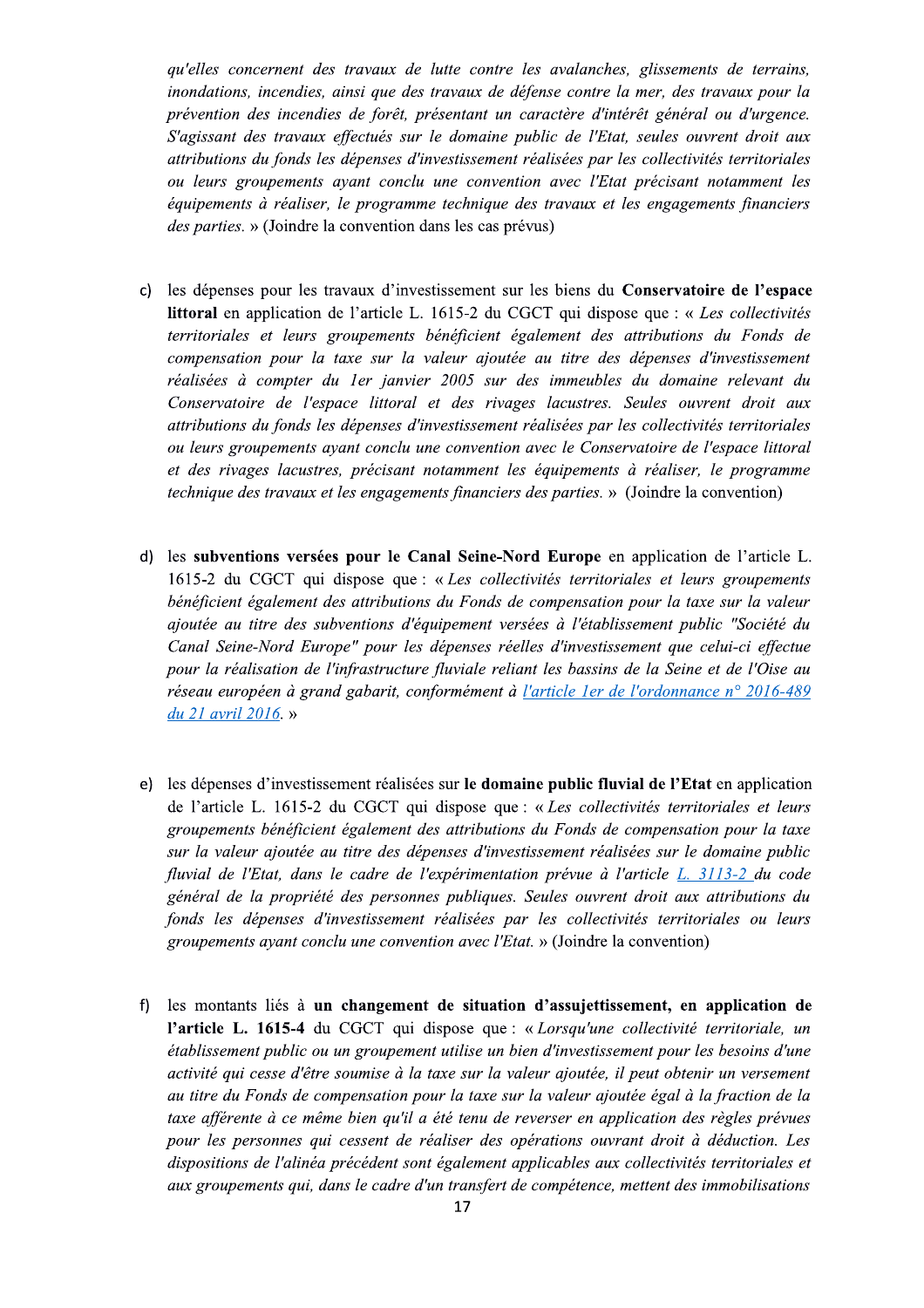à disposition d'un établissement public de coopération intercommunale ou d'un syndicat mixte pour les besoins d'une activité qui n'est plus soumise à la taxe sur la valeur ajoutée pour ce dernier. » (Joindre les documents fiscaux relatifs au changement de la situation d'assujettissement)

- g) les dépenses relevant d'un dispositif d'investissements mixtes ou partiellement assujettis inscrites sur des comptes du dispositif automatisé. Ces dépenses n'ont pas été transmises à l'application ALICE de manière automatisée car elles ont été typées avec TVA déductible et correspondent une situation particulière d'assujettissement à la TVA. (Joindre les documents fiscaux)
- h) les dépenses pour réparer les intempéries exceptionnelles qui donneront lieu à un versement anticipé de FCTVA, en application de l'article L. 1615-6 qui dispose que : « Les dépenses éligibles en application de l'article L. 1615-1 réalisées par les bénéficiaires du Fonds de compensation pour la taxe sur la valeur ajoutée et visant à réparer les dommages directement causés par des intempéries exceptionnelles reconnues par décret, et situés dans des communes avant fait l'objet d'une constatation de l'état de catastrophe naturelle, ouvrent droit à des attributions du fonds l'année au cours de laquelle le règlement des travaux est intervenu.»

#### Dépenses inéligibles au FCTVA à déduire de l'assiette des dépenses éligibles (état déclaratif 2-B)

Ces dépenses ont été imputées sur des comptes du dispositif automatisé. Elles sont néanmoins inéligibles et doivent être déduites de l'assiette du FCTVA. Cela recouvre :

- a) les dépenses hors taxe ;
- b) les dépenses liées à l'application de l'article L. 1615-6 du CGCT qui ont fait l'objet d'un versement anticipé du FCTVA (dispositif intempéries exceptionnelles);
- c) les dépenses de manuels scolaires des régions imputées par exception en section d'investissement;
- d) les dépenses ayant fait l'objet du mécanisme du transfert du droit à déduction.

### Cas de reversements de FCTVA (état déclaratif 2-C)

- a) reversements liés à un changement de situation d'assujettissement, en application de l'article L. 1615-3 du CGCT qui dispose que : « Lorsqu'une collectivité territoriale, un établissement public ou un groupement a obtenu le bénéfice du Fonds de compensation pour la taxe sur la valeur ajoutée au titre d'un bien d'investissement et que ce bien est utilisé pour les besoins d'une activité qui, par la suite, est soumise à cette taxe, il est tenu au reversement à l'Etat d'un montant égal à la taxe afférente à ce même bien dont il a pu opérer la déduction en application des règles prévues pour les personnes qui deviennent redevables de la taxe sur la valeur ajoutée. » (joindre les documents fiscaux)
- b) reversement liés aux cas de cessions, en application de l'article L. 1615-9 et R. 1615-3 du CGCT.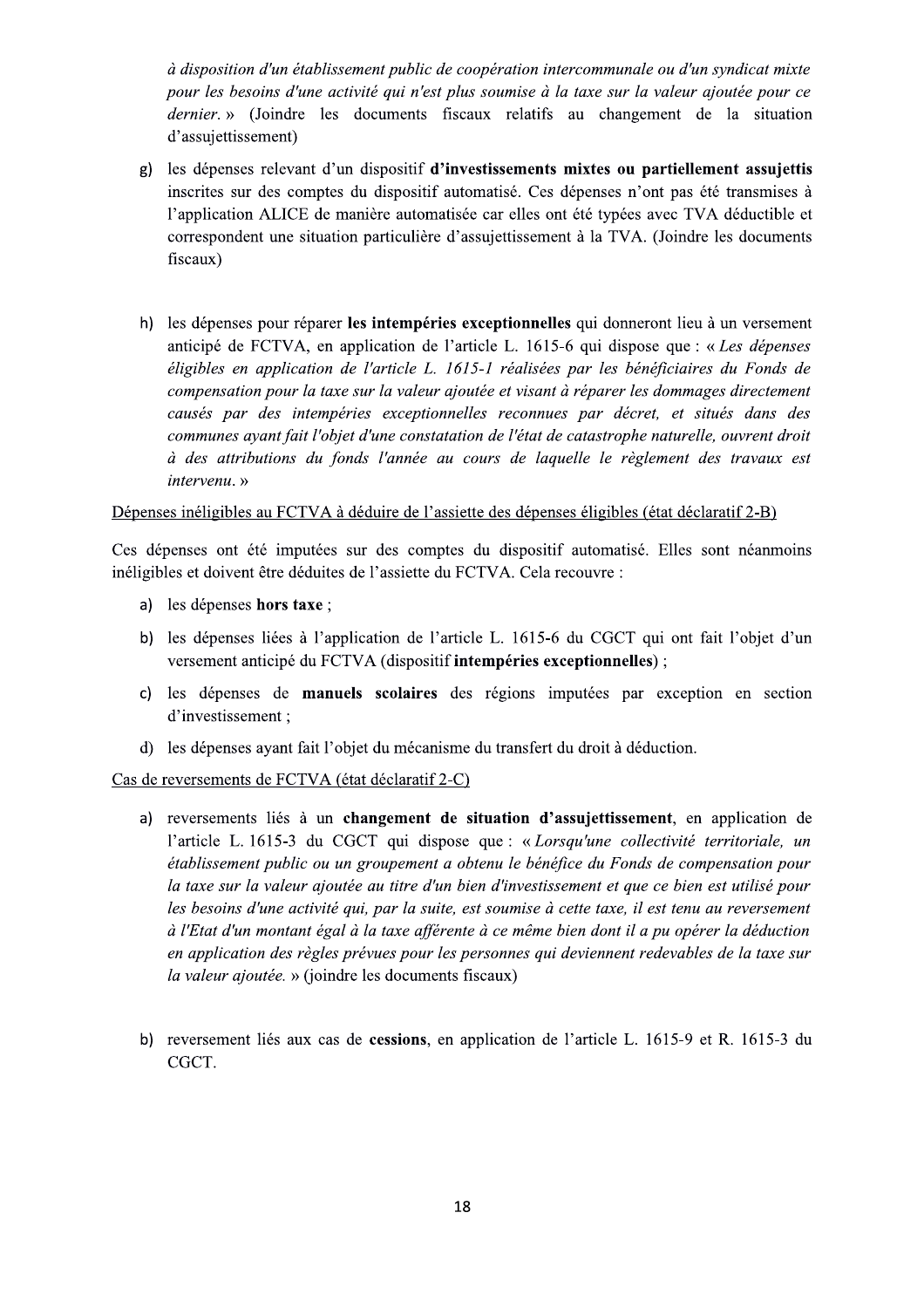# ETAT DECLARATIF n°1

| Etat 1                              | libellé du budget:<br>BP ou BA (rayer la mention inutile) |                                                                                                                                                                                 |         |  |
|-------------------------------------|-----------------------------------------------------------|---------------------------------------------------------------------------------------------------------------------------------------------------------------------------------|---------|--|
| libellé de la dépense               | numéro de mandat                                          | numéro de compte<br>(comptes de l'assiette<br>automatisée, à prendre dans la<br>liste des comptes de l'arrêté, en<br>fonction de la nomenclature<br>applicable au bénéficiaire) | montant |  |
|                                     |                                                           |                                                                                                                                                                                 |         |  |
| <b>TOTAL DES DEPENSES DECLAREES</b> |                                                           |                                                                                                                                                                                 |         |  |

Fait à,

le,

Par

Cachet du bénéficiaire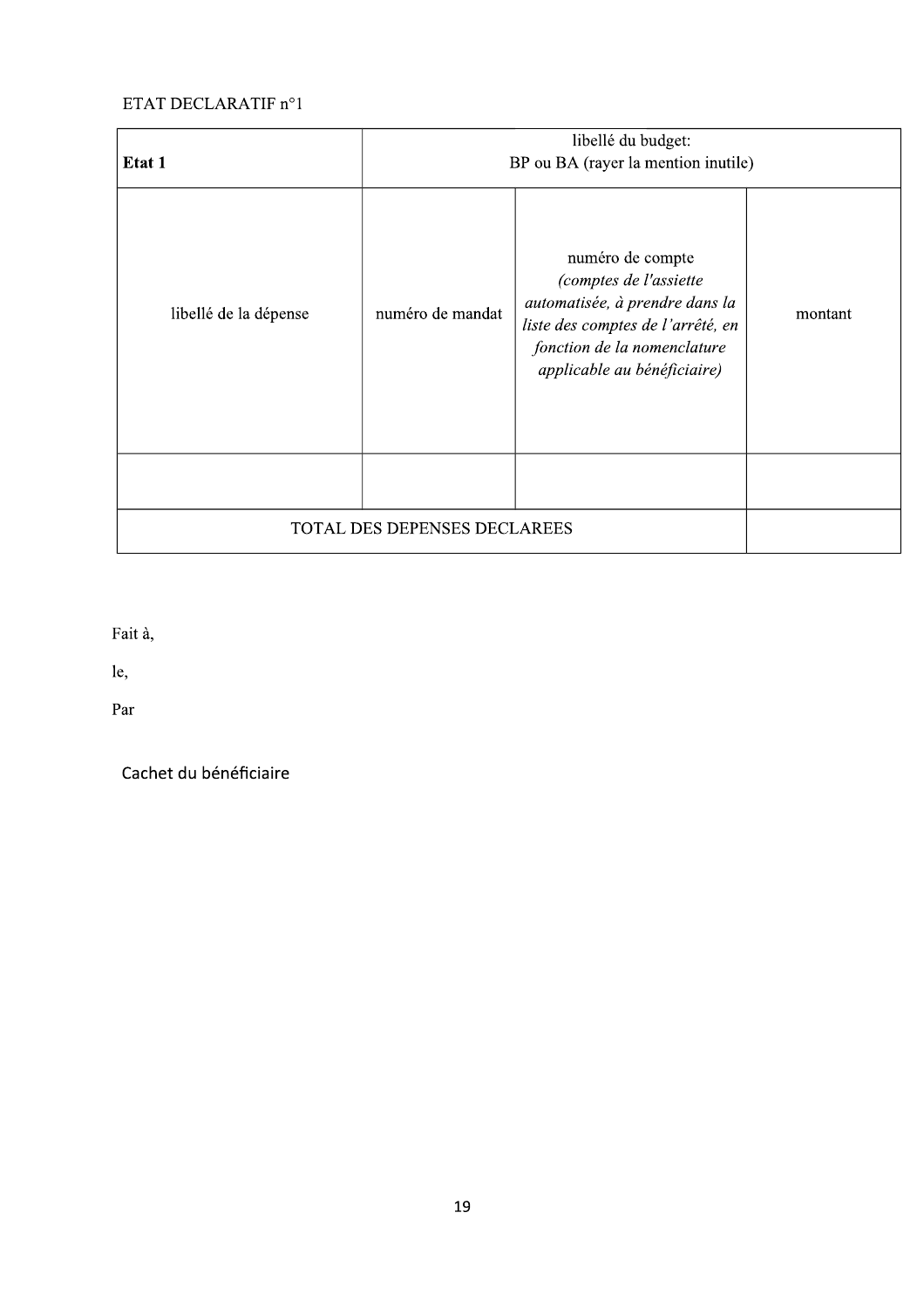# ETAT DECLARATIF n°2

|                                                                                               | libellé du budget: BP ou BA (rayer la mention inutile) |                  |                     |         |  |  |  |
|-----------------------------------------------------------------------------------------------|--------------------------------------------------------|------------------|---------------------|---------|--|--|--|
| Etat 2-A                                                                                      |                                                        |                  |                     |         |  |  |  |
|                                                                                               | libellé de la<br>dépense                               | numéro de mandat | numéro de<br>compte | montant |  |  |  |
| dépenses réalisées en<br>application de l'article L. 211-7<br>du code de l'éducation          |                                                        |                  |                     |         |  |  |  |
| dépenses d'investissement pour<br>la lutte contre les risques<br>naturels (L. 1615-2)         |                                                        |                  |                     |         |  |  |  |
| travaux d'investissement sur les<br>biens du Conservatoire de<br>l'espace littoral (L.1615-2) |                                                        |                  |                     |         |  |  |  |
| subventions pour le Canal<br>Seine-Nord Europe (L.1615-2)                                     |                                                        |                  |                     |         |  |  |  |
| dépenses d'investissement sur<br>le domaine public fluvial de<br>l'Etat (L. 1615-2)           |                                                        |                  |                     |         |  |  |  |
| dépenses intempéries<br>exceptionnelles (L. 1615-6)                                           |                                                        |                  |                     |         |  |  |  |
| situation particulière<br>d'assujettissement à la TVA                                         |                                                        |                  |                     |         |  |  |  |
| TOTAL DES DEPENSES A AJOUTER                                                                  |                                                        |                  |                     |         |  |  |  |
|                                                                                               | montant à verser                                       |                  |                     |         |  |  |  |
| changement de situation<br>d'assujettissement à la TVA (L.<br>$1615-4)$                       |                                                        |                  |                     |         |  |  |  |
| TOTAL MONTANT A VERSER                                                                        |                                                        |                  |                     |         |  |  |  |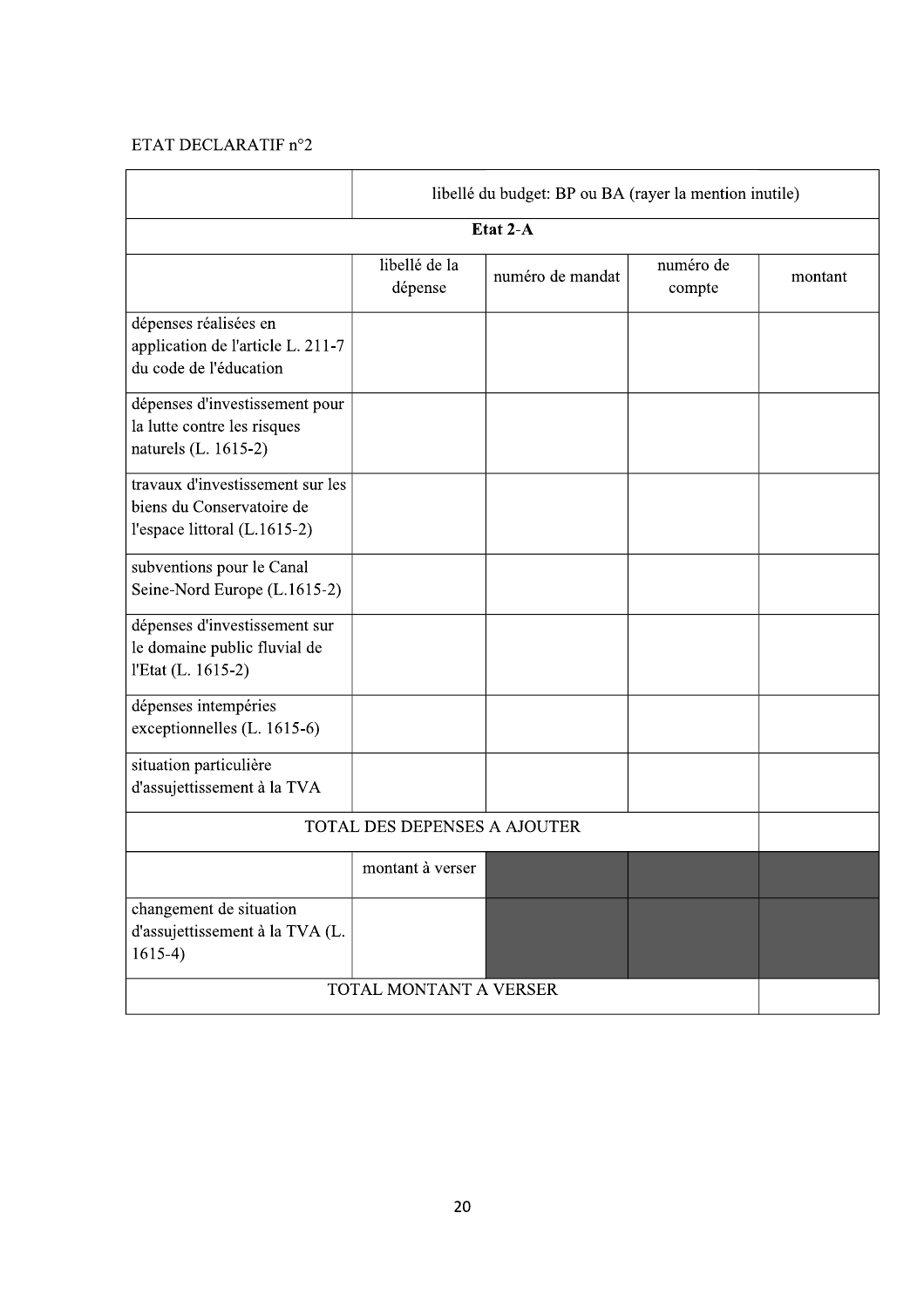| Etat 2-B                                                                               |                       |                  |                     |                   |  |  |
|----------------------------------------------------------------------------------------|-----------------------|------------------|---------------------|-------------------|--|--|
|                                                                                        | libellé de la dépense | numéro de mandat | numéro de<br>compte | montant à déduire |  |  |
| dépenses HT (R.<br>$1615-2)$                                                           |                       |                  |                     |                   |  |  |
| dispositif intempéries<br>exceptionnelles (L.<br>$1615-6$                              |                       |                  |                     |                   |  |  |
| dépenses pour les<br>manuels scolaires                                                 |                       |                  |                     |                   |  |  |
| dépenses ayant fait<br>l'objet d'un transfert<br>de droit à déduction<br>$(R. 1615-2)$ |                       |                  |                     |                   |  |  |
|                                                                                        |                       |                  |                     |                   |  |  |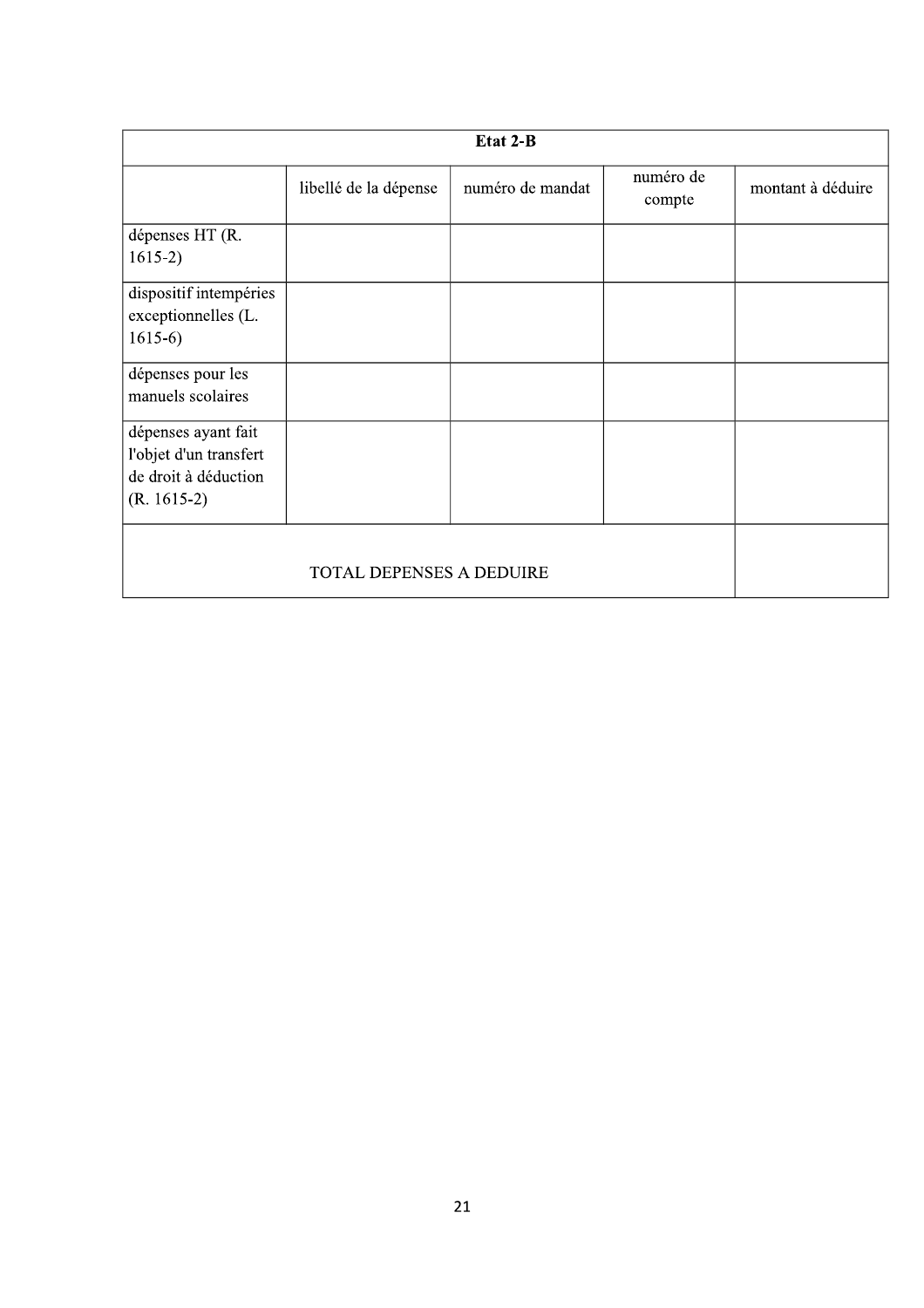| Etat 2-C                                                       |                       |                                             |                 |           |                                     |                                                                          |  |
|----------------------------------------------------------------|-----------------------|---------------------------------------------|-----------------|-----------|-------------------------------------|--------------------------------------------------------------------------|--|
|                                                                |                       |                                             |                 |           |                                     | montant à reverser                                                       |  |
| changement de situation<br>d'assujettissement (L.<br>$1615-3)$ |                       |                                             |                 |           |                                     |                                                                          |  |
|                                                                | date de l'acquisition | valeur d'achat ou coût<br>de la réalisation | date de cession | acquéreur | montant de<br><b>FCTVA</b><br>perçu | montant à reverser<br>(calcul effectué par les<br>services préfectoraux) |  |
| cession d'un bien                                              |                       |                                             |                 |           |                                     |                                                                          |  |
| immobilier (R. 1615-5)                                         |                       |                                             |                 |           |                                     |                                                                          |  |
| cession d'un bien mobilier                                     |                       |                                             |                 |           |                                     |                                                                          |  |
| $(R. 1615-5)$                                                  |                       |                                             |                 |           |                                     |                                                                          |  |
| TOTAL MONTANT A REVERSER                                       |                       |                                             |                 |           |                                     |                                                                          |  |

Fait à

le,

Par

Cachet du bénéficiaire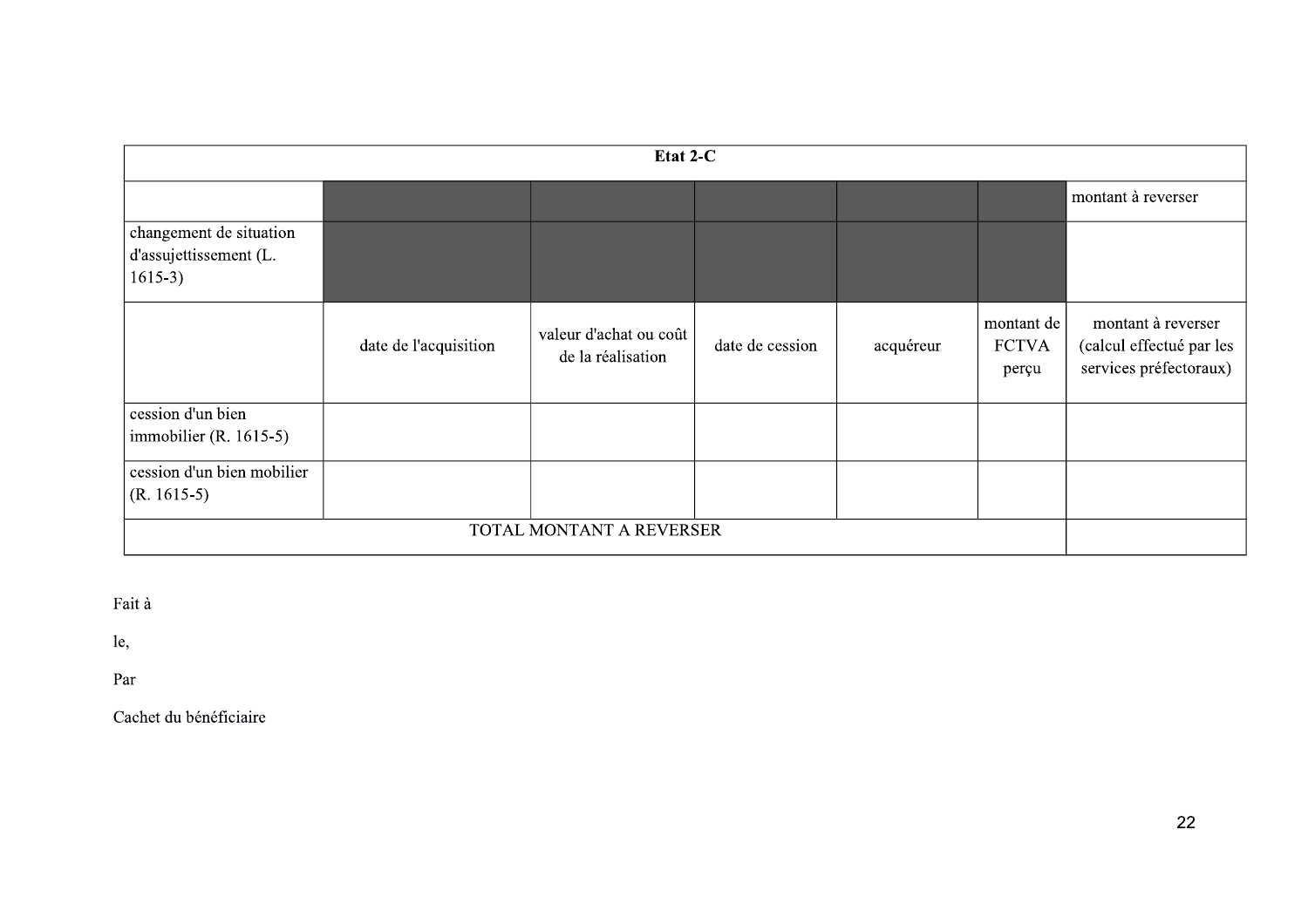

# Fiche 3 : Schémas de paramétrage des budgets dans Hélios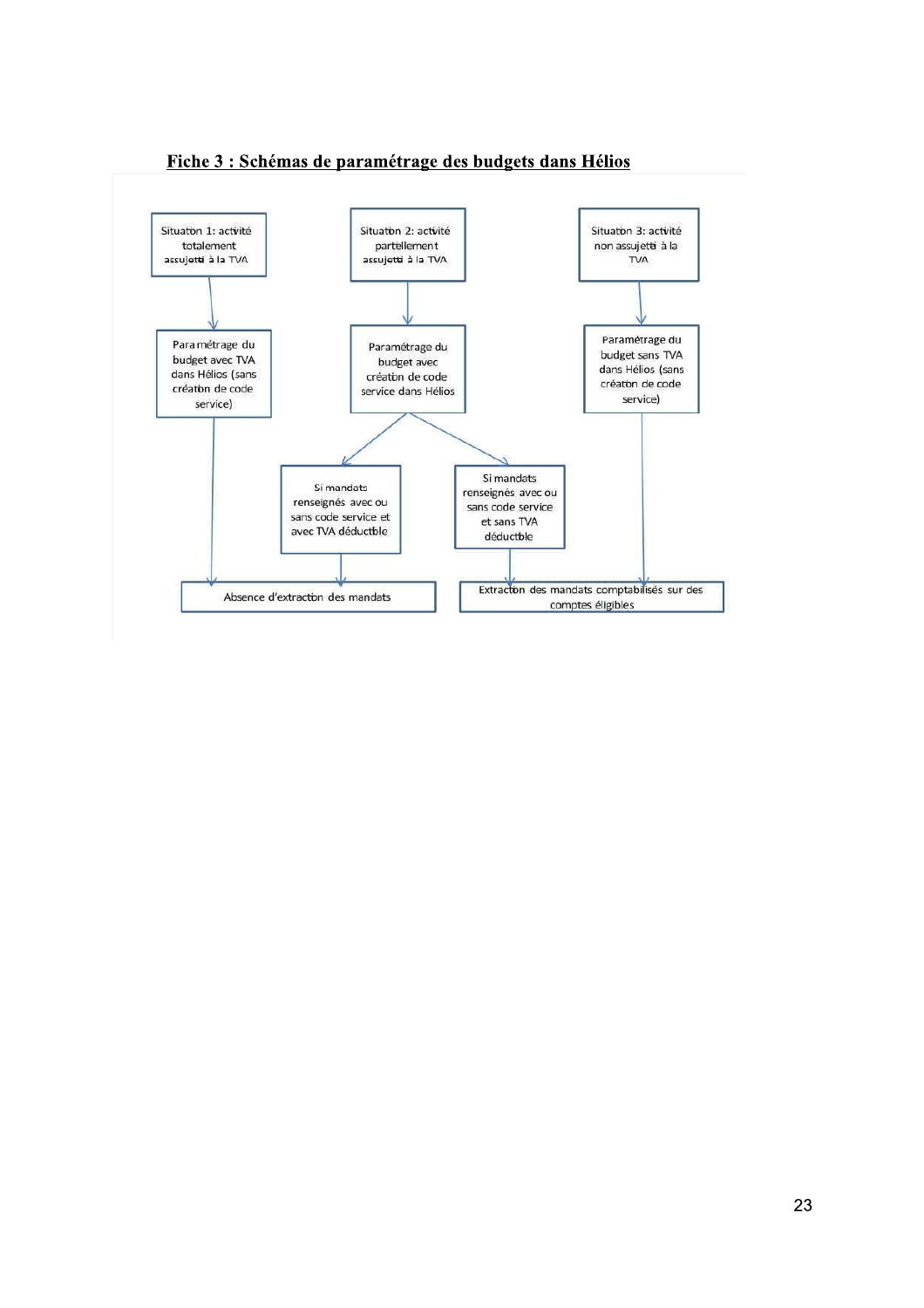| Bénéficiaire                                                                                                                                                                                                                  | Comptable<br>public                                                                                                                                                                                                                                                                                   | Applications<br>₿.<br><b>DGFIP</b>                                                                                                                                                                                                                                                                                                                                                                                                                                                                                                                                    | ŵ. | Alice                                                                                                                                                                                                                                                                                                                                                                                                                                                                                                                                                                                                                                                                                                                                                                                                                                                                                                                                                                                                                                                                                                                                                                                                                                                                                                                                                                                                                                                                                                                                                                                                                                                                                                                                                                                                                                                                              | 卟 | <b>Applications DG</b><br>FiP                                                                                                                                                                                                                         | nb. | Bénéficiaire                                                                                                                                                                                                                       |
|-------------------------------------------------------------------------------------------------------------------------------------------------------------------------------------------------------------------------------|-------------------------------------------------------------------------------------------------------------------------------------------------------------------------------------------------------------------------------------------------------------------------------------------------------|-----------------------------------------------------------------------------------------------------------------------------------------------------------------------------------------------------------------------------------------------------------------------------------------------------------------------------------------------------------------------------------------------------------------------------------------------------------------------------------------------------------------------------------------------------------------------|----|------------------------------------------------------------------------------------------------------------------------------------------------------------------------------------------------------------------------------------------------------------------------------------------------------------------------------------------------------------------------------------------------------------------------------------------------------------------------------------------------------------------------------------------------------------------------------------------------------------------------------------------------------------------------------------------------------------------------------------------------------------------------------------------------------------------------------------------------------------------------------------------------------------------------------------------------------------------------------------------------------------------------------------------------------------------------------------------------------------------------------------------------------------------------------------------------------------------------------------------------------------------------------------------------------------------------------------------------------------------------------------------------------------------------------------------------------------------------------------------------------------------------------------------------------------------------------------------------------------------------------------------------------------------------------------------------------------------------------------------------------------------------------------------------------------------------------------------------------------------------------------|---|-------------------------------------------------------------------------------------------------------------------------------------------------------------------------------------------------------------------------------------------------------|-----|------------------------------------------------------------------------------------------------------------------------------------------------------------------------------------------------------------------------------------|
| L'ordonnateur<br>Impute les<br>titres et<br>mandats<br>L'ordonnateur<br>réalise les<br>éventuelles<br>corrections.<br>annulations<br>La collectivité<br>remplit et<br>transmet les<br>états<br>déclaratifs à la<br>préfecture | Le comptable<br>réalise le<br>contrôle de la<br>bonne<br>imputation<br>comptable<br>dans le cadre<br>du contrôle<br>hiérarchisé de<br>la dépense<br>(CHD)<br>Le comptable<br>réalise le<br>paramétrage<br>du budget<br>(assujetti/<br>non assujetti)<br>et le<br>paramétrage<br>des codes<br>services | Bambou transmet<br>les informations qui<br>permettent de<br>constituer le<br>référentiel des<br>bénéficiaires: SIRET,<br>nom du budget.<br>type de budget.<br>catégorie de<br>bénéficiaire<br>Hélios transmet<br>mensuellement les<br>flux demandés: les<br>dépenses sur les<br>comptes éligibles.<br>les mouvements sur<br>le compte du TDD.<br>les diverses<br>correctionset<br>annulations<br>comptables - ces<br>flux prennent en<br>compte les<br>paramétrages<br>effectués par le<br>comptable<br>Hélios transmet la<br>date de clôture du<br>compte de gestion |    | L'intégrité des flux entrants est contrôlée de manière<br>automatisée par l'application<br>Un régime de versement est appliqué aux bénéficiaires par la<br>préfecture à l'initialisation de l'application<br>L'application prend en compte les corrections et annulations<br>comptable diverses selon des règles prédéfinies<br>L'agent de préfecture renseigne et traite différents cas<br>particuliers (fusions, dissolutions des collectivités<br>bénéficiaires) selon une procédure prédéfinie<br>L'agent de préfecture traite, si besoin, les états déclaratifs<br>résiduels. Soit il s'agit d'ED qui aboutissent à élargir l'assiette<br>des dépenses éligibles, soit ce sont des ED qui restreignent<br>l'assiette des dépenses, ou bien qui entrainent des<br>reversements de FCTVA<br>L'agent de préfecture effectue un contrôle a priori de<br>l'éligibilité des dépenses transmises dans l'onglet contrôle:<br>ces contrôles sont retracés dans l'application. L'agent peut<br>accepter ou rejeter des dépenses<br>Un taux est appliqué automatiquement aux dépenses<br>acceptées; le montant de FCTVA à verser est calculé<br>Un arrêté de versement du FCTVA est généré de manière<br>automatisée à partir des informations contenues dans<br>l'application: il est validé par le préfet puis est envoyé par<br>voie postale aux bénéficiaires. Dans un second temps, il est<br>prévu la mise en place d'un site internet pour que les<br>collectivités reçoivent ces arrêtés de manière dématérialisée<br>Le cas échéant, un arrêté de reversement peut être produit<br>Des tableaux de bord nationaux et préfectoraux sont<br>produits des indicateurs sont produits (notamment pour les<br>contrôles): ils peuvent donner lieu à une évolution des<br>procédures. Les données sont stockées dans l'application; un<br>silo de stockage sera réalisé ultérieurement |   | Une fois par mois.<br>Alice envoie<br>automatiquement<br>les données de<br>paiement à<br>CHORUS aui<br>réalise le<br>versement du<br><b>FCTVA aux</b><br>bénéficiaires<br>Les arrêtés et les<br>états comptables<br>sont stockés dans<br><b>ATLAS</b> |     | Les collectivités<br>recoivent leur<br>arrêté de<br>versement et ses<br>annexes<br>Si besoin, elles<br>demandent à la<br>préfecture le<br>détail des<br>dépenses<br>acceptées<br>Elles peuvent<br>contester une<br>dépense rejetée |

# Fiche 4 : Schéma de fonctionnement de l'application ALICE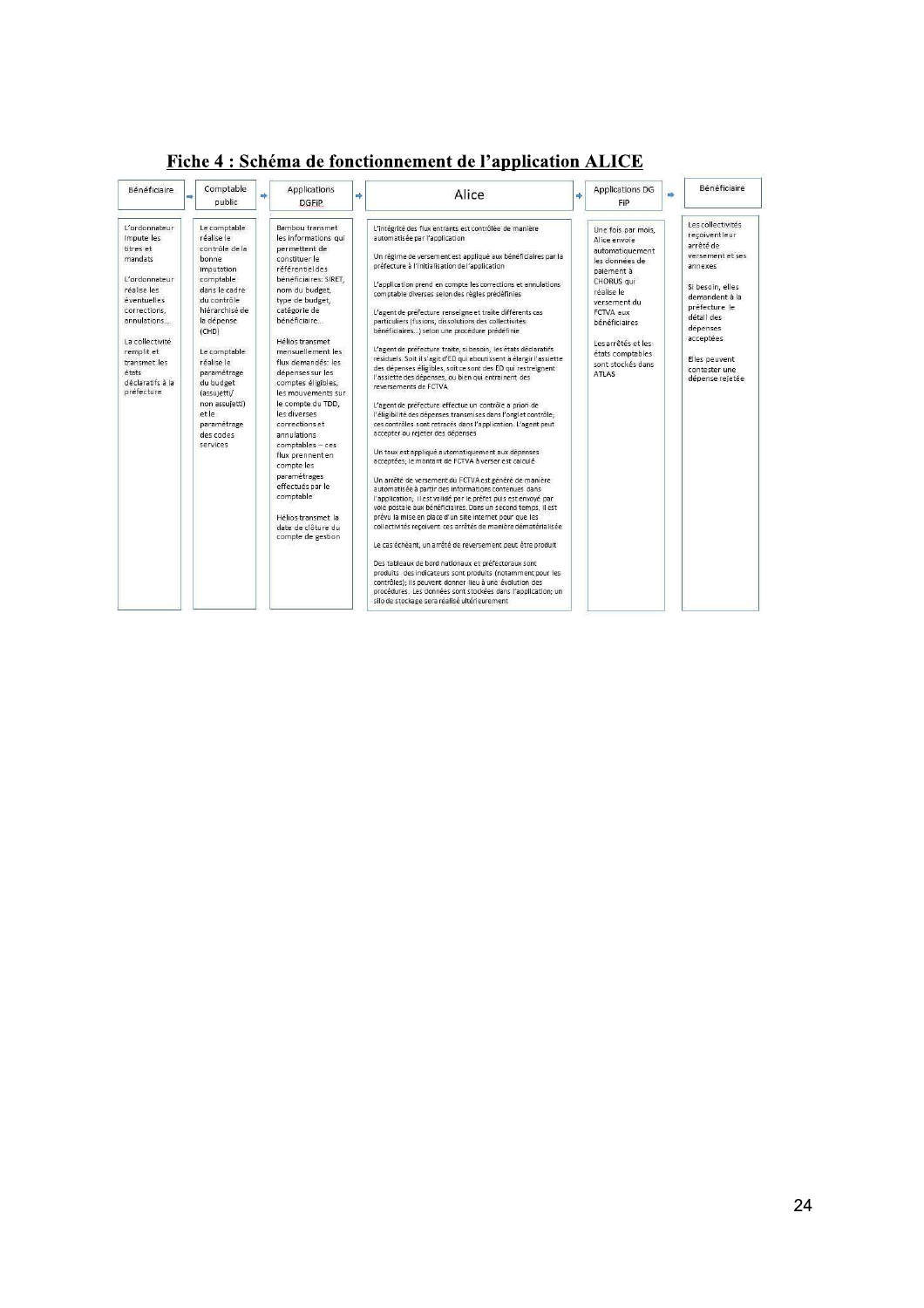# Fiche 5 : Procédures particulières

# 5.1 Paramétrage TVA dans l'application HELIOS

La transmission des données à l'application ALICE est conditionnée au paramétrage TVA du budget des collectivités dans l'application HELIOS.

Un paramétrage erroné a pour conséquence d'exclure les budgets concernés de la liquidation automatisée du fonds de compensation pour la taxe sur la valeur ajoutée (FCTVA). Une vigilance particulière est donc appelée sur ce point de la part des comptables et des ordonnateurs.

Cette fiche présente les différents paramétrages offerts au comptable dans l'application HELIOS et leurs conséquences sur l'automatisation de la transmission des données utiles au calcul du FCTVA.

### I. Les modalités générales de paramétrage TVA dans l'application HELIOS

Le comptable public effectue ce paramétrage, selon trois modalités de gestion :

- l'absence de gestion de TVA, lorsque le budget n'est pas assujetti à la TVA. Le budget est alors paramétré sans TVA, avec la valeur « Aucune » dans la rubrique « Gestion de la TVA »;

- la gestion de la TVA au niveau du « Budget Collectivité », lorsque le budget est entièrement assujetti à la TVA. Le budget est alors paramétré avec la valeur « Niveau budget coll » dans la rubrique « Gestion de la TVA »;

- la gestion de la TVA au niveau des services, lorsque la collectivité gère au sein de son budget une activité assujettie à la TVA. Le budget est alors paramétré avec la valeur « Niveau service » dans la rubrique « Gestion de la TVA ».

L'extraction de données de l'application HELIOS vers l'application ALICE est réalisée pour les budgets paramétrés sans TVA ou au niveau des services pour les seules opérations non susceptibles de récupérer la TVA par la voie fiscale. En effet, les budgets des collectivités paramétrés à tort comme assujettis à la TVA (au niveau du « Budget collectivité »), alors qu'en réalité, ils sont bénéficiaires du FCTVA, ne pourront pas bénéficier du fonds de manière automatisée. Ils devront alors formuler leur demande via un état déclaratif de manière transitoire dans l'attente d'une correction du paramétrage.

# II. Les cas particuliers

Un budget collectivité bénéficiaire du FCTVA peut faire l'objet de situations particulières au regard de la TVA.

### a) La tva intra-communautaire

Une collectivité non assujettie à la TVA qui comptabilise de la TVA intra-communautaire doit créer un « code service » dédié afin de pouvoir liquider le montant de la TVA intra-communautaire due. Les autres opérations de la collectivité comptabilisées « hors code service » et sans TVA déductible bénéficieront de la liquidation du FCTVA de manière automatisée.

# b) La franchise en base

Les collectivités territoriales bénéficiant de la franchise en base TVA, dispensées du paiement de la TVA conformément aux dispositions de l'article 293 B du code général des impôts, doivent être paramétrées dans l'application HELIOS sans TVA pour pouvoir bénéficier de l'automatisation du FCTVA. Pour les groupements en franchise en base, seuls sont à paramétrer sans TVA ceux dont l'ensemble des membres sont eux-mêmes éligibles.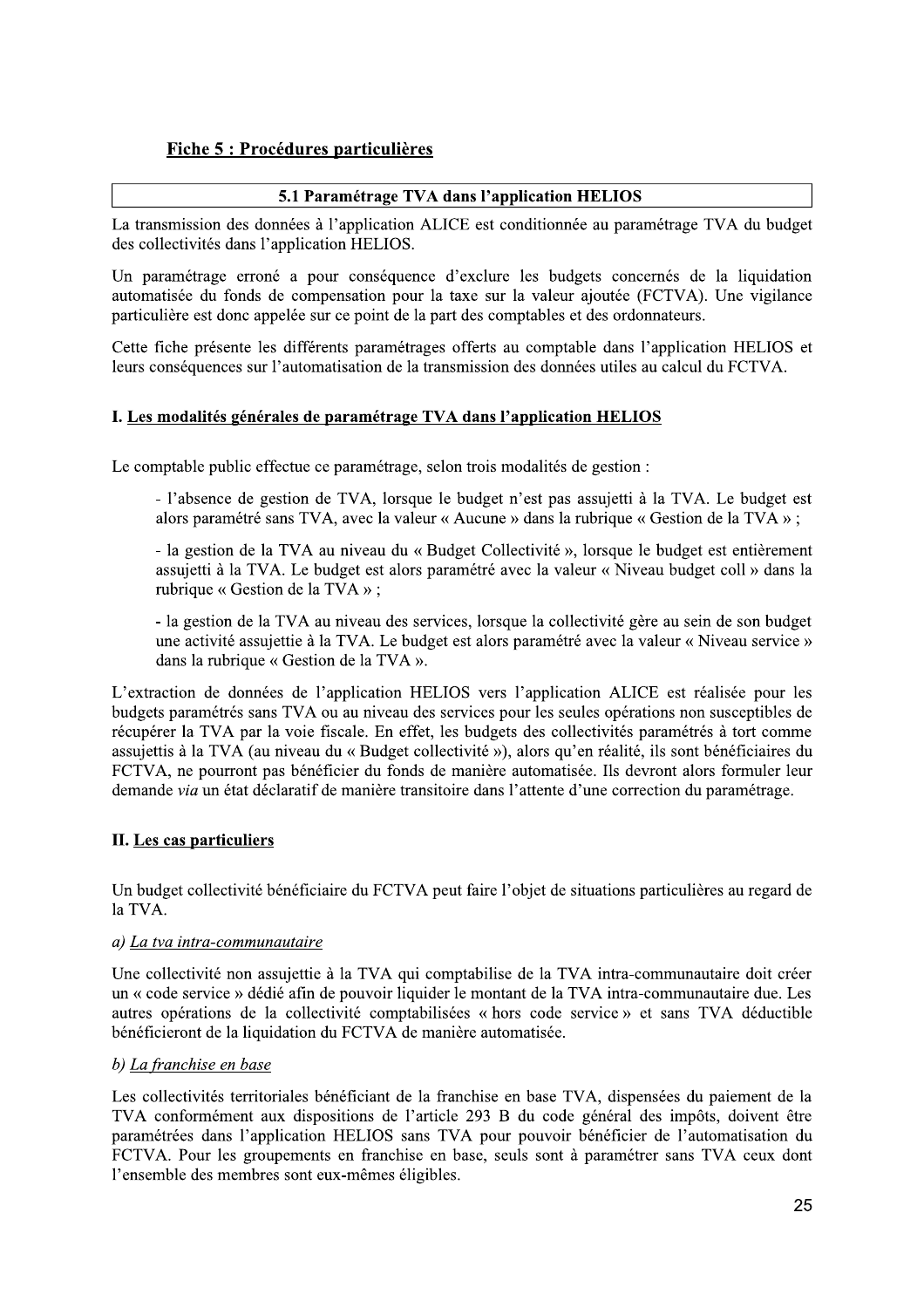### 5.2 Travaux réalisés pour le compte de tiers

Cette annexe vise à présenter les conditions de traitement des opérations réalisées pour le compte de tiers sur le domaine public routier de l'Etat dans le cadre de l'automatisation du FCTVA.

# 1. Dispositif d'éligibilité au FCTVA des travaux réalisés pour le compte de tiers avant l'automatisation de la gestion du FCTVA

Les dépenses inscrites aux comptes 454 « opérations pour le compte de tiers » ou 458 « Opérations sous mandat » sont normalement inéligibles au FCTVA dans la mesure où elles ont la nature de débours et concernent le patrimoine d'un tiers.

Cependant, des dispositions spécifiques ont rendu éligibles certaines dépenses figurant sur ces comptes. En effet, les collectivités territoriales et leurs groupements bénéficient, dans le système antérieur à l'automatisation, des attributions du FCTVA pour les dépenses d'investissement afférentes à des travaux qu'ils réalisent dans le cadre d'une convention, sur le domaine public routier de l'État ou d'une collectivité territoriale, dès lors qu'ils sont compétents en matière de voirie.

# **Exemple**

Un EPCI effectue des travaux de voirie pour le compte d'une commune A pour  $200K\epsilon$ ; la commune prend à sa charge, dans le cadre d'un versement d'avance, le montant de la dépense déduction faite du montant perçu au titre du FCTVA.

l'EPCI réalise les travaux pour 200 KE et perçoit une participation de 167,2 KE (égale au montant des travaux déduction faite du FCTVA perçu);

| Commune A<br>(verse une avance)                           |               | <b>EPCI</b><br>(reçoit les fonds et réalise les travaux) |                                     |  |  |
|-----------------------------------------------------------|---------------|----------------------------------------------------------|-------------------------------------|--|--|
| <b>Recettes</b><br><b>Dépenses</b>                        |               | <b>Recettes</b><br>$(compute\ 4582x)$                    | <b>Dépenses</b><br>(complete 4581x) |  |  |
|                                                           | 167,2         | $\text{FCTVA} = 32.8$                                    | <b>200</b>                          |  |  |
|                                                           | (compute 238) | Avance = $167,2$                                         |                                     |  |  |
| Intégration des travaux<br>(opération d'ordre budgétaire) |               |                                                          |                                     |  |  |
| Avance = $167,2$<br>Subvention = $32,8$                   | <b>200</b>    |                                                          |                                     |  |  |
| Dépense nette = $167,2$                                   |               | Dépense = $Recette = 200$                                |                                     |  |  |
|                                                           |               | FCTVA versé = $32,8$                                     |                                     |  |  |

l'EPCI obtient le bénéfice du FCTVA sur 200 K€ (soit 32,8 K€).  $\bullet$ 

### 2. Dispositif d'éligibilité au FCTVA des travaux pour le compte de tiers dans le cadre de l'automatisation à compter des dépenses exécutées au 1<sup>er</sup> janvier 2021

Les comptes 454 « opérations pour le compte de tiers » et 458 « opérations sous mandat » ne sont pas éligibles à l'assiette rénovée du champ d'application du FCTVA dans la mesure où il n'est pas possible d'identifier les opérations éligibles.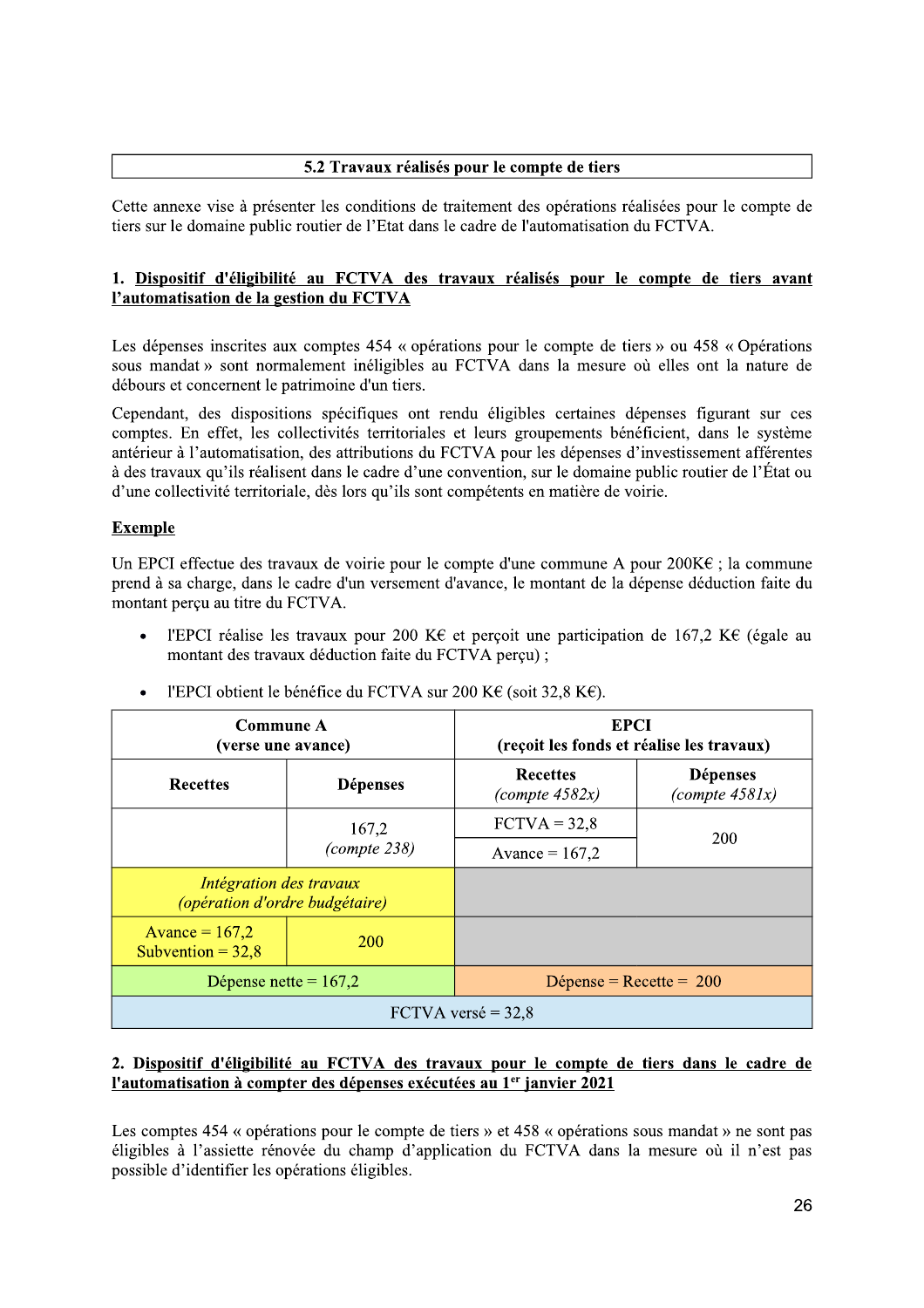L'imputation aux compte 454 ou 458 des travaux réalisés sur le domaine public routier de l'Etat ou d'une autre collectivité par la collectivité qui les réalise n'a pas été remise en cause étant donné que les opérations sous mandat n'ont pas vocation à intégrer le patrimoine de la collectivité et n'ont, par conséquent, pas de raison d'être imputées sur un compte de classe 2 éligible.

Une procédure de modulation des versements pour compenser cette suppression est proposée aux collectivités bénéficiaires.

Ainsi, les collectivités au profit desquelles sont réalisées les dépenses compensent par une modulation à la hausse le montant de la participation versée. Par ce système, le montant de FCTVA attribué est inchangé, même s'il est réparti différemment entre les structures versantes et bénéficiaires. La dépense nette supportée par chaque structure reste identique.

### **Exemple**

Afin de compenser cette suppression, la commune augmente le montant de l'avance du montant de FCTVA que l'EPCI aurait perçu dans le cadre du système antérieur. Le montant de FCTVA attribué reste inchangé par rapport au système déclaratif avant automatisation. En revanche il est réparti différemment entre les structures versantes et bénéficiaires (32,8 K€ au total dans l'exemple cidessous).

Ainsi:

- la commune verse une avance de 200 K€ (167,2 + 32,8) et perçoit le FCTVA lors de  $\bullet$ l'intégration des travaux sur un compte d'immobilisation définitive ;
- l'EPCI ne perçoit pas le FCTVA sur 200 K $\epsilon$  (le compte 458 n'est pas dans l'assiette  $\bullet$ automatisée) ;
- la commune versante bénéficie du FCTVA sur 200 K€ (soit 32,8K€) lors de l'intégration des  $\bullet$ travaux sur un compte de l'assiette éligible.

| Commune A<br>(verse une avance) |                                | <b>EPCI</b><br>(reçoit les fonds et réalise les travaux) |                                     |  |  |
|---------------------------------|--------------------------------|----------------------------------------------------------|-------------------------------------|--|--|
| <b>Recettes</b>                 | <b>Dépenses</b>                | <b>Recettes</b><br>$(compute\ 4582x)$                    | <b>Dépenses</b><br>(complete 4581x) |  |  |
|                                 | 200<br>(compute 238)           | Avance $= 200$                                           | 200                                 |  |  |
| Intégration des travaux         |                                |                                                          |                                     |  |  |
|                                 | (opération d'ordre budgétaire) |                                                          |                                     |  |  |
| Avance $= 200$                  | <b>200</b>                     |                                                          |                                     |  |  |
| $\text{FCTVA} = 32.8$           |                                |                                                          |                                     |  |  |
|                                 | Dépense nette = $167,2$        | Dépense = $Recette = 200$                                |                                     |  |  |
| FCTVA versé = $32,8$            |                                |                                                          |                                     |  |  |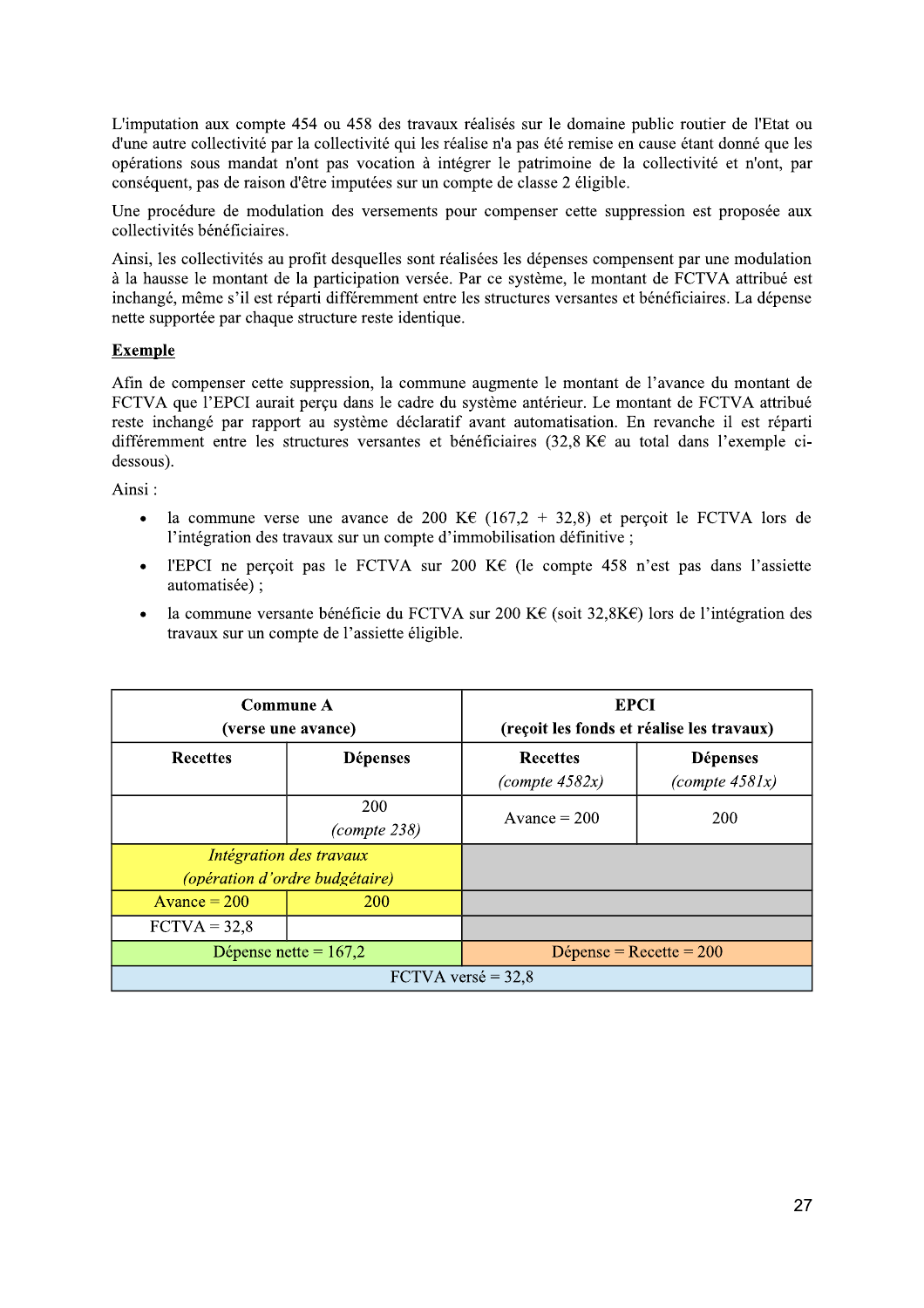# 5.3 - Traitement des immobilisations partiellement éligibles et des équipements mixtes

Cette annexe vise à décrire les dispositifs d'immobilisations partiellement éligibles et d'équipements mixtes, prévus par la circulaire du 23 septembre 1994 et leurs modalités d'application dans le cadre de l'automatisation de la gestion du FCTVA.

# 1. Les immobilisations partiellement éligibles au FCTVA

### 1.1 Dispositif en vigueur avant la réforme de l'automatisation du FCTVA

Une opération de construction, de rénovation ou d'extension peut porter à la fois sur des immobilisations éligibles au FCTVA et sur des immobilisations inéligibles au FCTVA.

En principe, une dépense d'investissement est inéligible au FCTVA si elle a été exposée pour les besoins d'une activité soumise à la TVA (même partiellement) permettant la récupération de la TVA par la voie fiscale (article R. 1615-2 du code général des collectivités territoriales).

Cependant, la circulaire du 23 septembre 1994 précise qu'au cas d'espèce, le FCTVA est attribué au prorata de la surface occupée par les services éligibles au fonds. Dans ce cas, la partie éligible au fonds et la partie non éligible doivent pouvoir être clairement identifiées. Les deux activités en cause doivent être de nature différente et n'avoir aucun lien entre elles.

L'alinéa 2 de l'article 256B du CGI énumère une liste d'opérations pour lesquelles les personnes morales de droit public sont expressément assujetties à TVA. Cette disposition ne fournit pas une liste exhaustive mais rappelle que ces dernières ne sont pas assujetties à TVA « pour l'activité de leurs services administratifs, sociaux, éducatifs, culturels et sportifs lorsque leur non-assujettissement n'entraîne pas de distorsions dans les conditions de la concurrence ». Par ailleurs, le guide de la TVA à l'usage des collectivités locales apporte des précisions complémentaires sur les activités situées hors du champ d'application de la TVA, celles soumises de plein droit et celles soumises sur option.

Ces différentes sources réglementaires permettent de déterminer la partie de l'investissement éligible au FCTVA.

# **Exemple**

Un immeuble abritant un pôle culturel comprenant une médiathèque et une école de musique (activités culturelles situées hors du champ de la TVA en application du 1<sup>er</sup> alinéa de l'article 256 B du CGI) ainsi qu'une salle aménagée destinée à la location (activité constituant fiscalement une prestation de services aux loyers non symboliques imposables de plein droit à la TVA conformément à l'article 256 du CGI) constitue une immobilisation partiellement éligible<sup>7</sup>.

Dans ce cas de figure, la part de l'immeuble dédiée aux activités hors champ entre dans l'assiette du FCTVA.

<sup>7</sup> Cette fiche n'évoque pas l'exemple des immobilisations partiellement éligibles au FCTVA sans droit complémentaire de déduction de la TVA comme le cas d'un immeuble occupé pour partie par un tiers non bénéficiaire du FCTVA n'exercant pas une mission d'intérêt général, déclenchant l'inéligibilité partielle sans aucun droit à déduction complémentaire.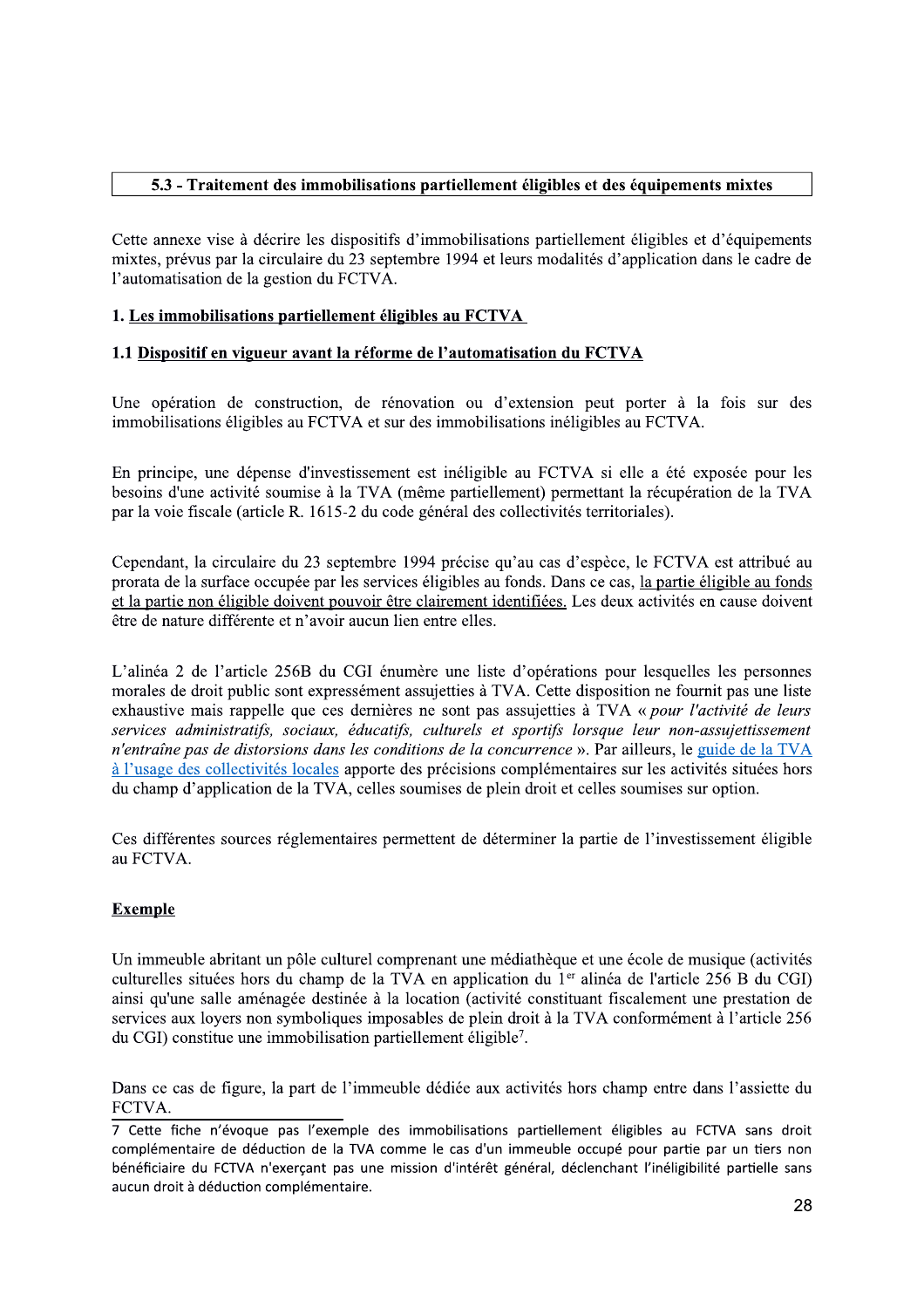# 1.2 Conséquences de l'automatisation de la gestion du FCTVA sur le dispositif

Les règles d'éligibilité en vigueur avant l'automatisation demeurent inchangées. Toutefois, il convient de rappeler qu'il n'y a pas d'obligation d'individualiser la gestion de l'activité partiellement éligible dans un budget annexe distinct. Les opérations relatives à un service public administratif peuvent aussi être comptabilisées dans le budget principal de la commune, à condition de faire l'objet de bordereaux de mandats et de titres numérotés distinctement pour les isoler des autres opérations non soumises à la TVA. Ces opérations partiellement éligibles sont paramétrées dans HELIOS au niveau du code service.

Pour comprendre les conséquences de l'automatisation de la gestion du FCTVA sur ce dispositif, il est nécessaire de raisonner dépense par dépense :

• Pour les dépenses concernant seulement une partie de l'immeuble

Cela se rapporte à des dépenses qui peuvent être exclusivement affectées à l'une des parties de l'immeuble (affectation physique), telles que, par exemple, les dépenses d'agencement ou d'aménagement au sein d'une partie de l'immeuble.

Les dépenses concernant la partie de l'immeuble assujettie à la TVA (mandat renseigné avec un code service et de la TVA déductible) ne sont pas extraites, contrairement aux dépenses concernant la partie non assujettie à la TVA (dans la mesure où le mandat est renseigné avec ou sans code service et sans aucune TVA déductible et imputé sur un compte éligible).

Toutes les dépenses (fonctionnement et investissement) relatives à la partie de l'immeuble assujettie à la TVA donneront ainsi lieu à récupération de la TVA par la voie fiscale. Les dépenses engagées pour la partie de l'immeuble non assujettie à la TVA sont extraites de l'application HELIOS ; il n'est pas nécessaire, dans ce cas, de produire un état déclaratif complémentaire pour pouvoir bénéficier du FCTVA.

Pour les dépenses globales concernant l'ensemble de l'immeuble  $\bullet$ 

Cela se rapporte à des dépenses globales portant sur l'ensemble du bâtiment telles les dépenses de construction, de rénovation, d'entretien ou d'acquisition. Les mandats sont paramétrés avec de la TVA déductible affectée d'un coefficient de déduction calculé au prorata de la surface occupée par les services assujettis à la TVA.

Ces mandats ne sont donc pas extraits de l'application HELIOS et la collectivité ne peut pas bénéficier de la gestion automatisée du FCTVA ; un état déclaratif complémentaire doit être produit

# Exemple<sup>8</sup>

<sup>8</sup> Cet exemple s'applique au cas d'une acquisition clé en mains d'un immeuble, pas au cas de la construction d'un immeuble neuf qui est soumise à une livraison à soi-même (LASM) taxable à la TVA. Le cas échéant, la collectivité pourra bénéficier d'un complément de FCTVA au moment de la taxation effective de la LASM en remplissant un état déclaratif.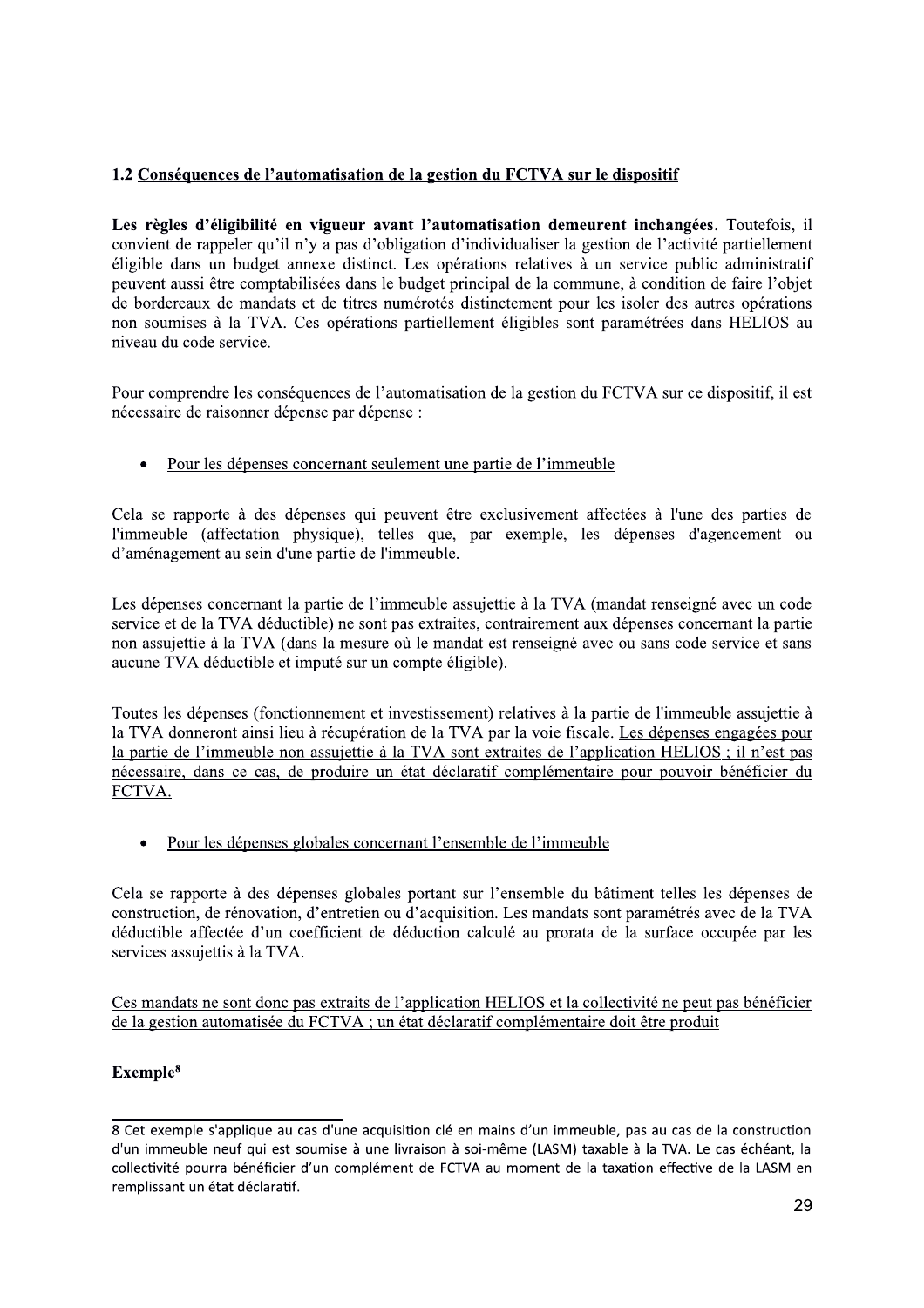Une commune acquiert, pour un montant global de 2 000 000  $\epsilon$  HT et une TVA à 20 % (400 000  $\epsilon$ ), un bâtiment comprenant une salle aménagée destinée à être louée (activité économique de prestation de services imposable de plein droit à la TVA ; caractère onéreux des loyers), et des services administratifs, situés hors du champ d'application de la TVA. La salle aménagée couvre 40% de la surface totale du bâtiment et les services administratifs 60%. Le mandat relatif à l'acquisition du bâtiment est paramétré avec de la TVA déductible.

TVA déductible : 400 000 x 0,40 (coefficient de déduction basé sur un coefficient d'assujettissement en fonction de la surface $) = 160000$ .

TVA non déductible : 240 000 (400 000 x 0,60) et un montant inscrit au compte 213x pour 2 240 000  $\epsilon$ .

FCTVA à récupérer : 2 240 000 x 60% x 0,16404 = 220 470 euros

Soit un total de TVA récupéré égal à 380 470 (160 000 + 220 470)

### 2. Les équipements mixtes

### 2.1 Dispositif en vigueur avant la réforme de l'automatisation du FCTVA

Un équipement mixte est une opération d'investissement qui porte sur un équipement **utilisé** concurremment pour la réalisation d'opérations potentiellement éligibles au FCTVA (situées hors du champ d'application de la TVA ou dans le champ de la TVA, mais bénéficiant d'une exonération) et d'opérations soumises à la TVA (soit dans le champ de la TVA sans bénéfice de la franchise en base ou d'une exonération légale, soit sur exercice de l'option). Il n'est pas possible, dans ce cas, de distinguer physiquement la partie imposée à la TVA et la partie éligible au FCTVA contrairement aux immobilisations partiellement éligibles étant donné que l'activité soumise à TVA est réalisée à partir d'équipements communs.

En principe, ces équipements « mixtes » ne peuvent bénéficier de l'attribution du fonds lorsque ces dépenses ont été exposées pour des activités en partie imposées à la TVA. Toutefois, dans la mesure où des équipements mixtes ne sont utilisés qu'à titre accessoire pour les besoins d'une activité imposable à la TVA, ils peuvent bénéficier dans le régime actuel et sous certaines conditions d'une attribution du FCTVA, à hauteur de la fraction pour laquelle la TVA n'a pas été déduite fiscalement.

La circulaire de 1994 rappelle que la TVA qui se rapporte aux dépenses d'investissement utilisées concurremment pour la réalisation, d'opérations situées hors du champ d'application de la TVA et d'opérations imposables, n'est déductible fiscalement qu'en proportion de leur utilisation à des opérations imposables (CGI, ann II, art 206 II).

Pour le calcul de la proportion d'utilisation, la collectivité doit, sous sa propre responsabilité, traduire l'utilisation réelle du bien. A titre indicatif, les critères suivants peuvent être utilisés : répartition en fonction du temps d'utilisation, des salaires, des surfaces, etc.

La circulaire de 1994 ne détermine pas un seuil précis permettant d'apprécier le caractère accessoire d'une activité. La doctrine de la DGCL a fixé un coefficient de déduction inférieur à 0,2 pour déterminer le caractère accessoire d'une activité. Ainsi, si le coefficient de déduction est inférieur à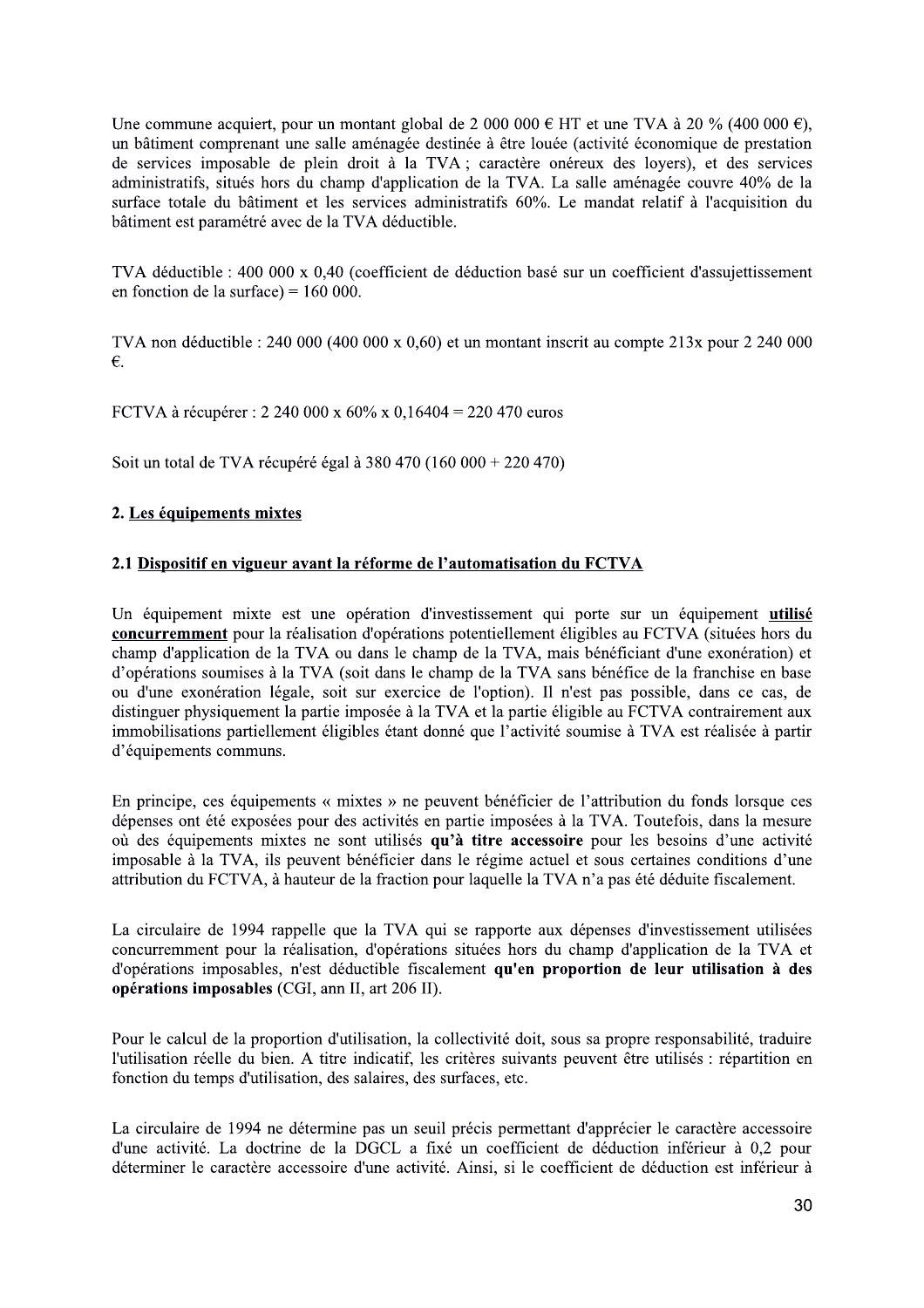0,2, l'activité imposable à la TVA sera considérée comme accessoire et la collectivité pourra bénéficier du FCTVA sur la partie de l'activité non assujettie. A contrario, l'activité ne sera pas considérée comme accessoire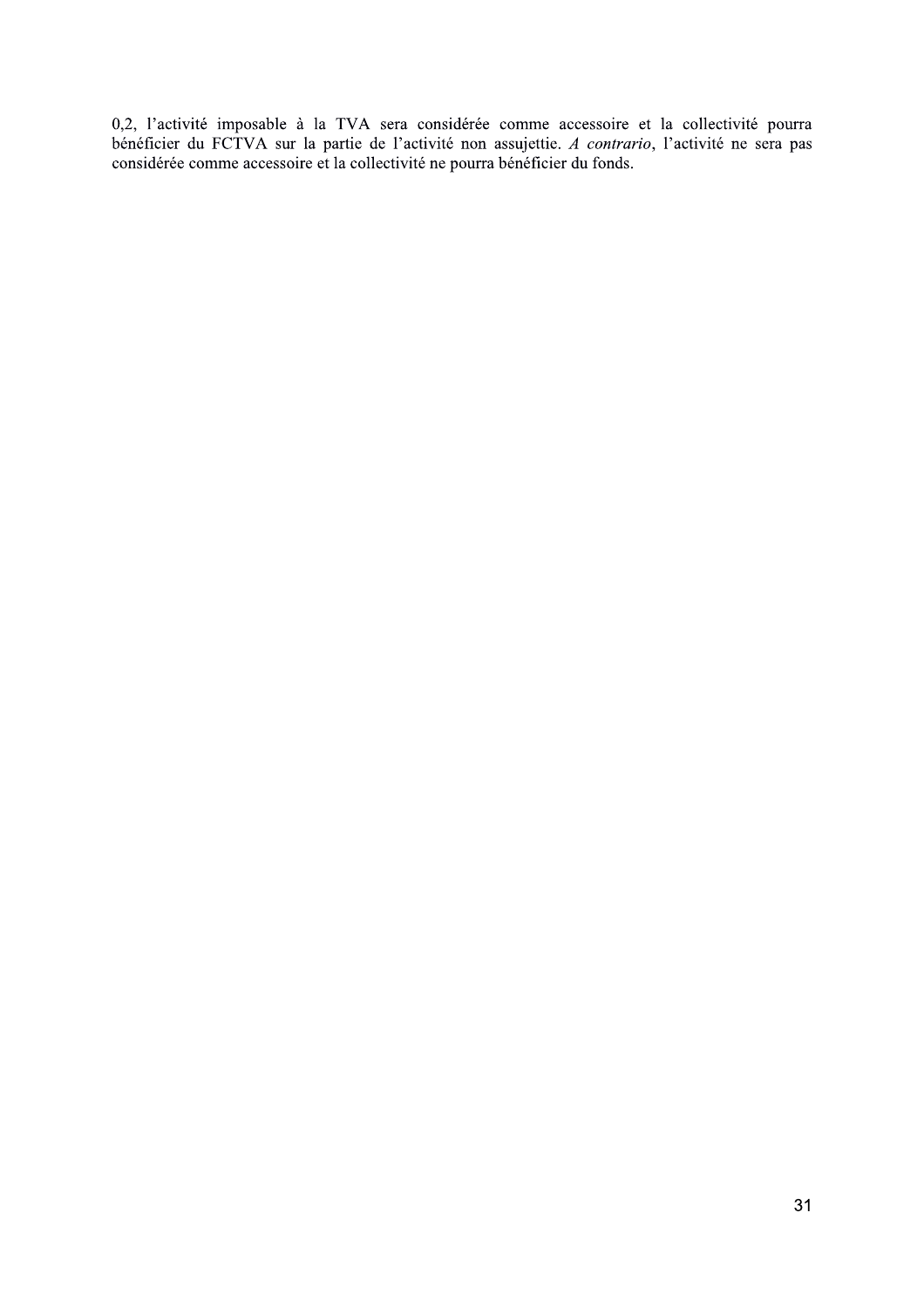### A titre d'illustrations

- La construction par une collectivité locale titulaire du service de collecte et de traitement des ordures ménagères d'une usine d'incinération des ordures ménagères comprenant une unité de valorisation énergétique est qualifiée d'investissement mixte dans la mesure où la construction est utilisée concurremment pour la réalisation d'opérations situées hors du champ d'application de la TVA (service de collecte et de traitement financé directement par la taxe d'enlèvement des ordures ménagères) et d'opérations situées dans le champ (production de vapeur ou vente de divers sous-produits). Ces opérations sont réalisées à partir d'équipements communs (bâtiments, fours...) et font appel au même personnel. Il ne s'agit pas d'activités de nature différente et elles sont liées entre elles, contrairement aux immobilisations partiellement éligibles.
- L'installation de panneaux photovoltaïques destinés à la fois pour les besoins propres de la collectivité (hors champ de la TVA) et pour la vente à un fournisseur d'énergie (dans le champ de la TVA).
- La construction d'une piscine utilisée à la fois pour des activités hors champ (bassin de nage)  $\bullet$ et dans le champ d'application de la TVA (cours payants d'aquagym, aquabike) est qualifiée également d'investissement mixte dans la mesure où ces activités sont liées et qu'elles sont réalisées à partir d'un équipement commun (la piscine).

# 2.2. Conséquence de l'automatisation de la gestion du FCTVA sur le dispositif

### Les règles d'éligibilité en vigueur avant l'automatisation demeurent inchangées.

Ces opérations peuvent être comptabilisées dans le budget principal de la commune, à condition de faire l'objet de bordereaux de mandats et de titres numérotés distinctement pour les isoler des autres opérations non soumises à la TVA. Ces opérations partiellement éligibles sont paramétrées dans l'application HELIOS au niveau du code service. Les opérations paramétrées avec un code service et de la TVA déductible ne sont pas extraites et ne sont pas transmises à l'application ALICE.

A des fins de contrôle, il convient de distinguer deux cas d'équipements mixtes : ceux pour lesquels l'affectation physique à un secteur déterminé est possible et ceux pour lesquels l'affectation physique n'est pas possible. La condition du caractère accessoire est réservée aux équipements mixtes dont le coefficient d'assujettissement n'est pas déterminé exclusivement par une logique de surface. Dans ce cas, la collectivité bénéficie du FCTVA sur son investissement mixte seulement si le coefficient de déduction est inférieur à 0,2. Ainsi, le FCTVA sera attribué sur une base TTC maximale de 80 % des dépenses d'investissement.

Dans les deux cas, la collectivité adresse aux services de la préfecture, une copie de sa déclaration de taxe sur le chiffre d'affaires sur laquelle elle mentionne expressément, dans le cadre réservé à la correspondance, le rapport déterminant soit la clef de répartition, soit le coefficient de déduction et les modalités de calcul qui y conduisent. Une délibération doit être jointe à l'état déclaratif de FCTVA fixant le coefficient d'assujettissement (servant de calcul au coefficient de déduction). A défaut d'un